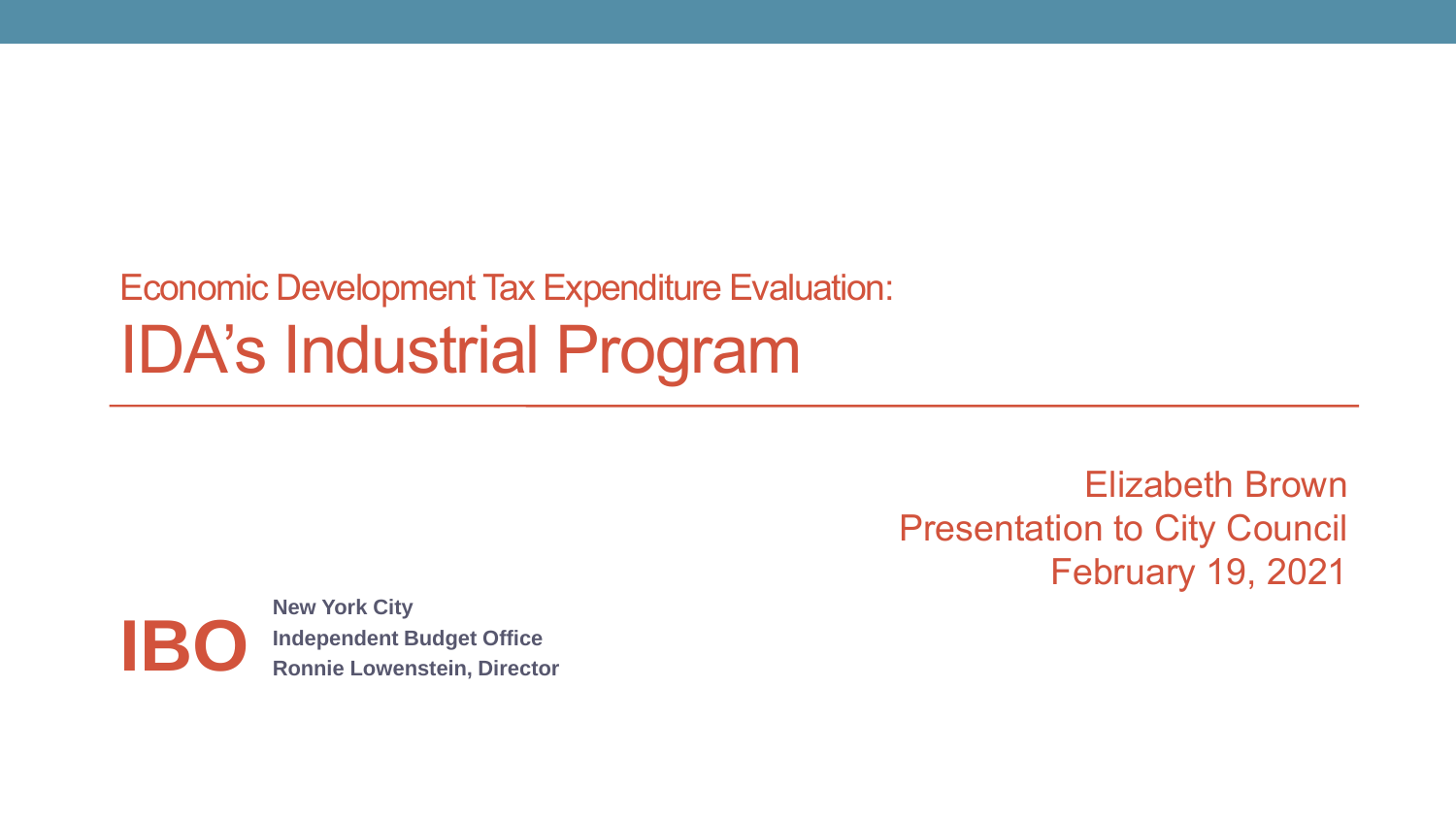#### Industrial Program Overview

• Tax incentives to lower the cost of constructing, renovating and owning industrial facilities.

• Cost \$31.5 million in fiscal year 2019.

• 200 projects benefitting in fiscal year 2019.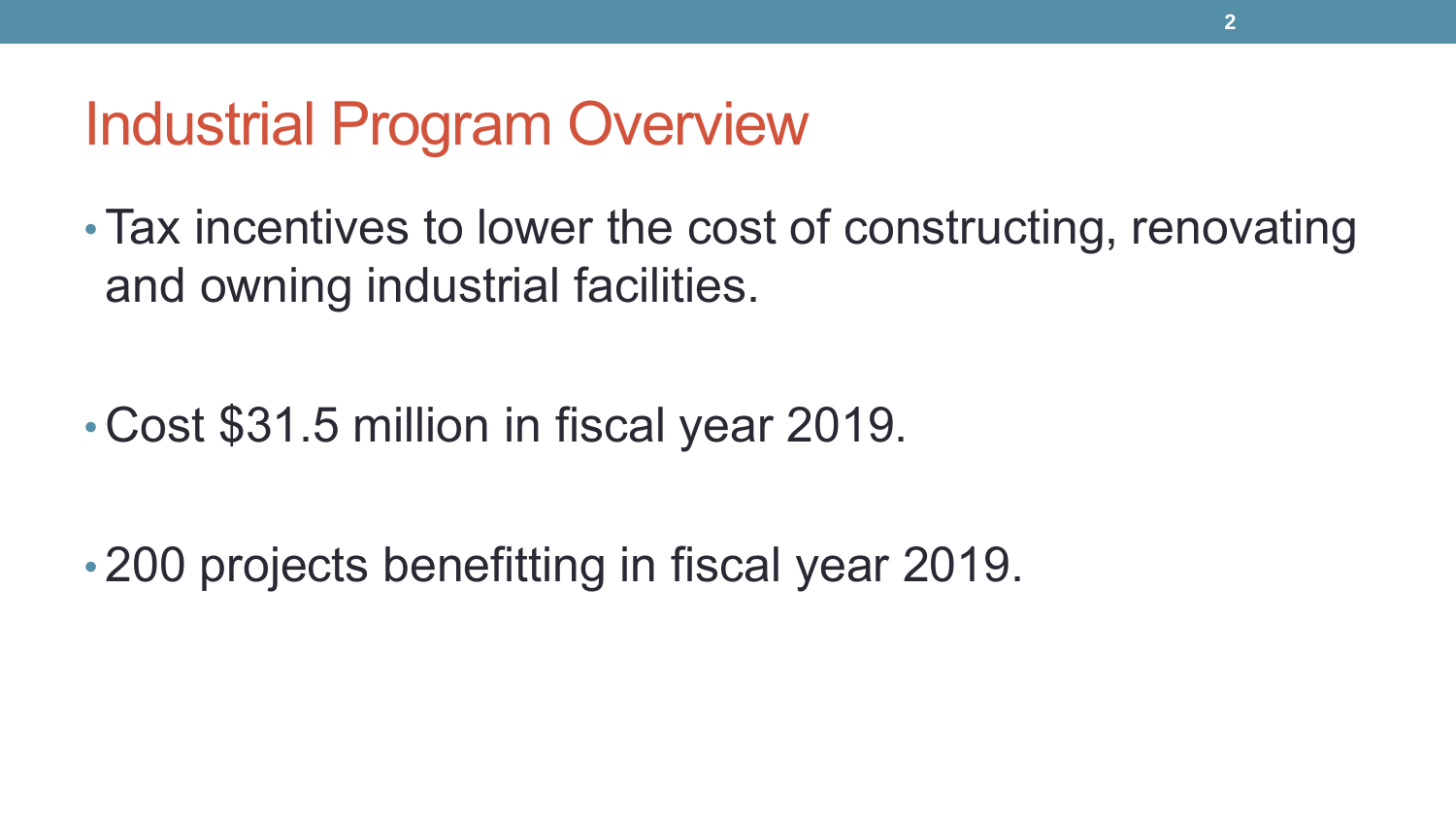### Program Creation

- IDA Straight Lease Program
- 1995 New Initiatives to Provide Benefits to Small and Medium Businesses
	- "… small businesses are the major job generator in the current economic recovery… Small businesses face a problem – that of capital availability…we are leveraging City dollars with those of private partners to create the best financial situation for the small business sector." – *Clay Lifflander, president EDC and chairman IDA.*

Archives of the Mayor's Press Office. "Mayor Giuliani Announces New EDC Initiatives to Help Small Business in New York City." February 28, 1995.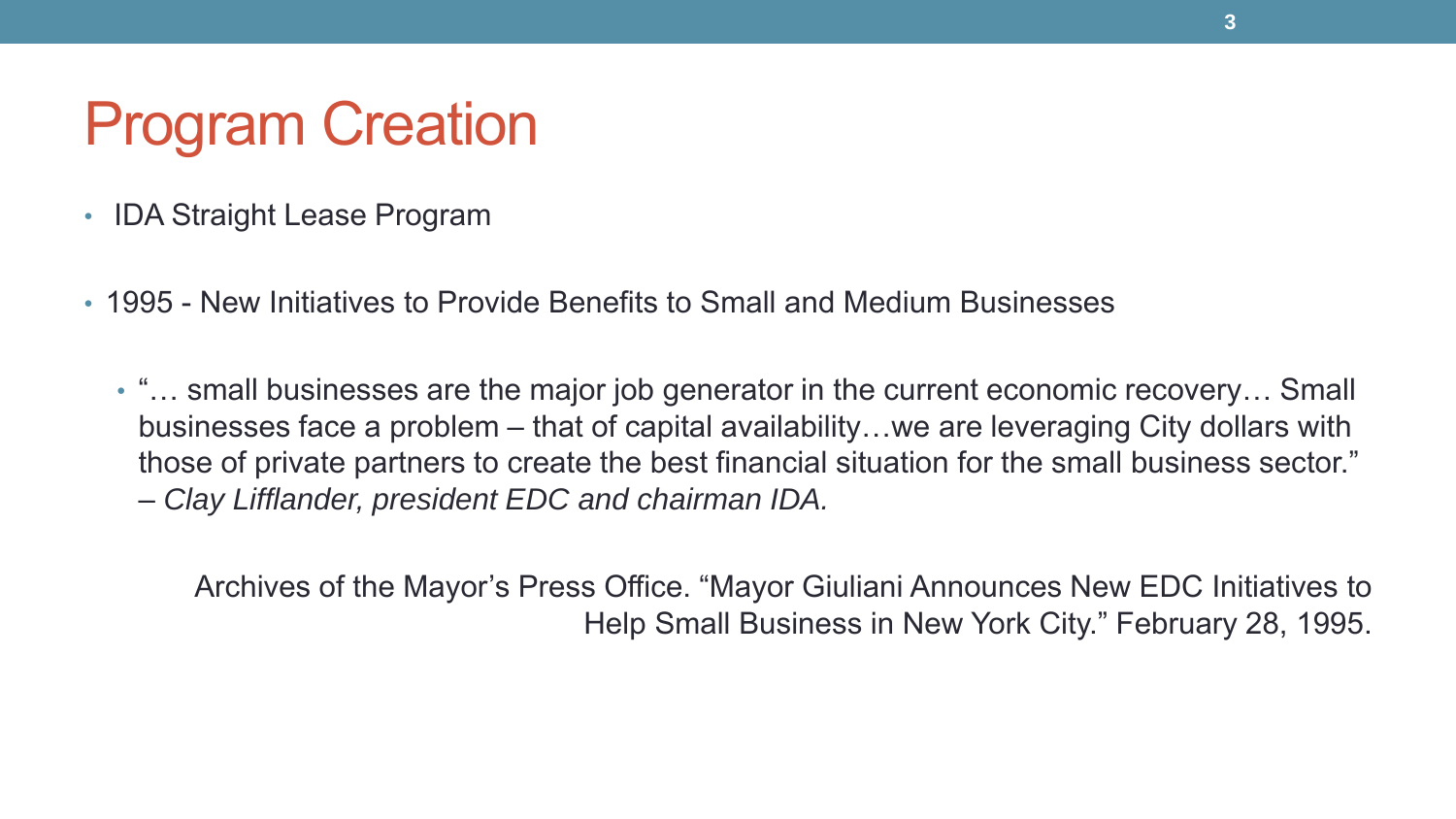# Program Goals

#### • **From Announcement of Program (1995):**

- To promote and assist private sector industrial development, and
- Thereby advance job opportunities and economic welfare to the people of New York City.

#### • **From Current UTEP (2017) :**

- Recognizes the importance of the industrial sector by virtue of the sector's ability to create living wage job opportunities.
- By preserving, enhancing and building industrial space, the Agency can: diversify the City's economy; support advanced manufacturers; incentivize and spark innovation; and create pathways to the middle class for City residents; with the goal of maximizing job creation relative to the amount of financial assistance provided.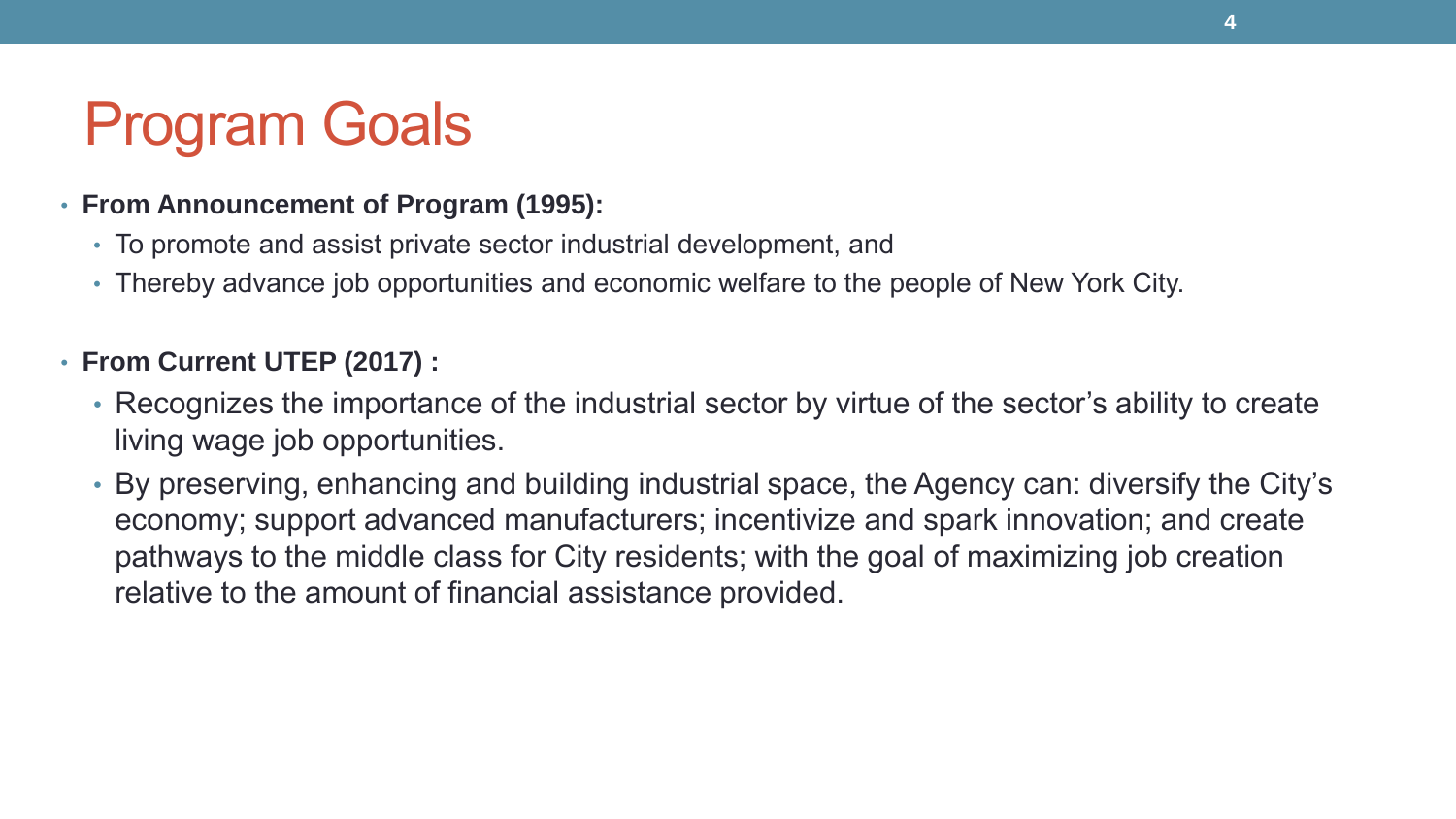# Program Eligibility

- Acquisition, construction, and/or substantial rehab of facilities.
- Manufacturing, assembling, processing, warehousing, recycling, disposing, and/or distributing of tangible property; and/or the creation of intangible asset (patent, copyright, formula, etc.).
- Developers of industrial space allowed.
- Minimum capital investment.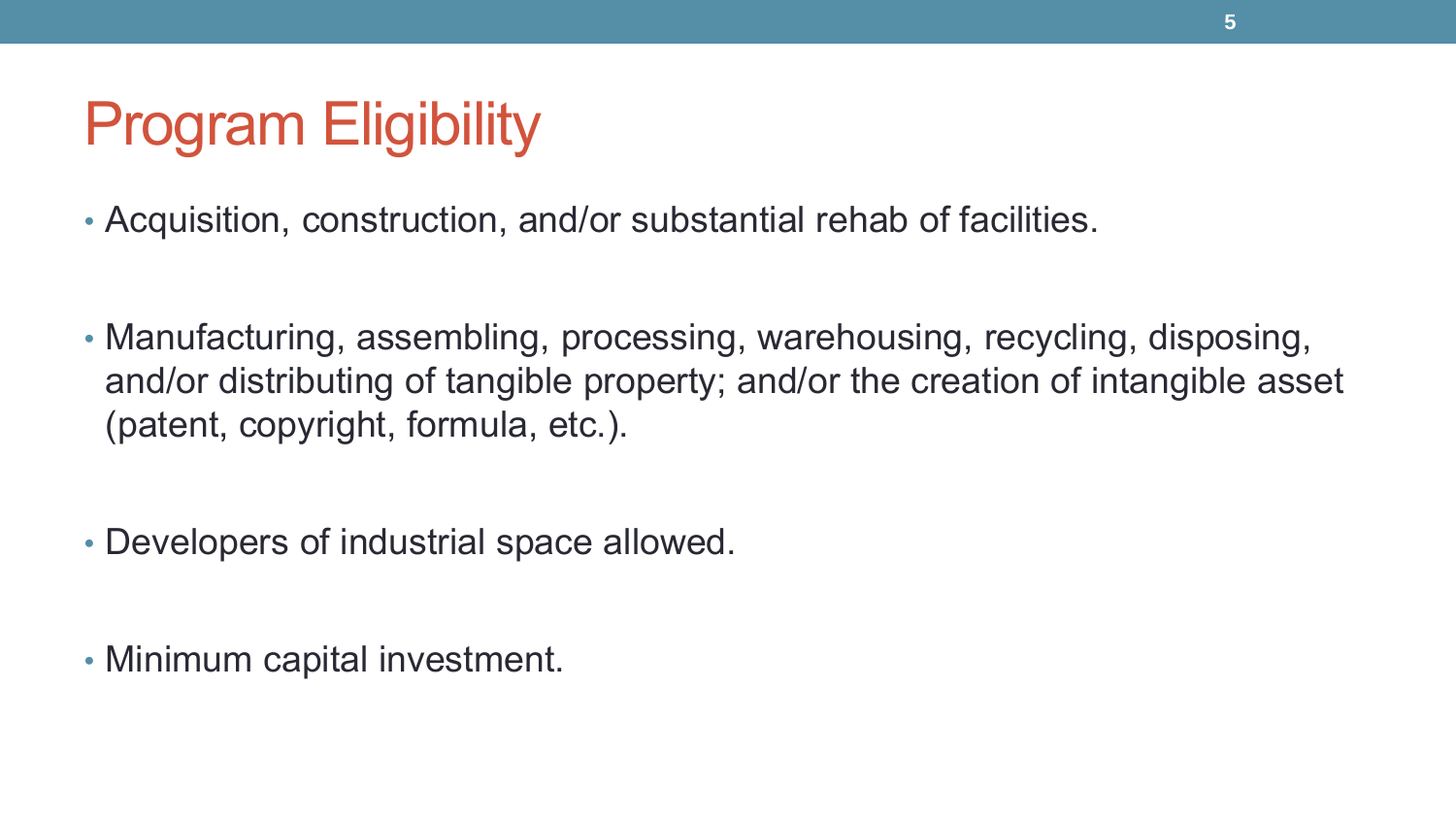## How it Works

- Must Apply
	- Consultant
	- Inducement + capital investment + job goal + industry + cost-benefit analysis
- Program Benefits…
	- Sales tax exemption on construction materials (1-2 years)
	- Property tax savings through discounted payments in lieu of tax (25 years)
	- Waiver of mortgage recording tax (largely one-time)
- …With strings
	- Recapture first 10 years of benefit
	- Compliance and reporting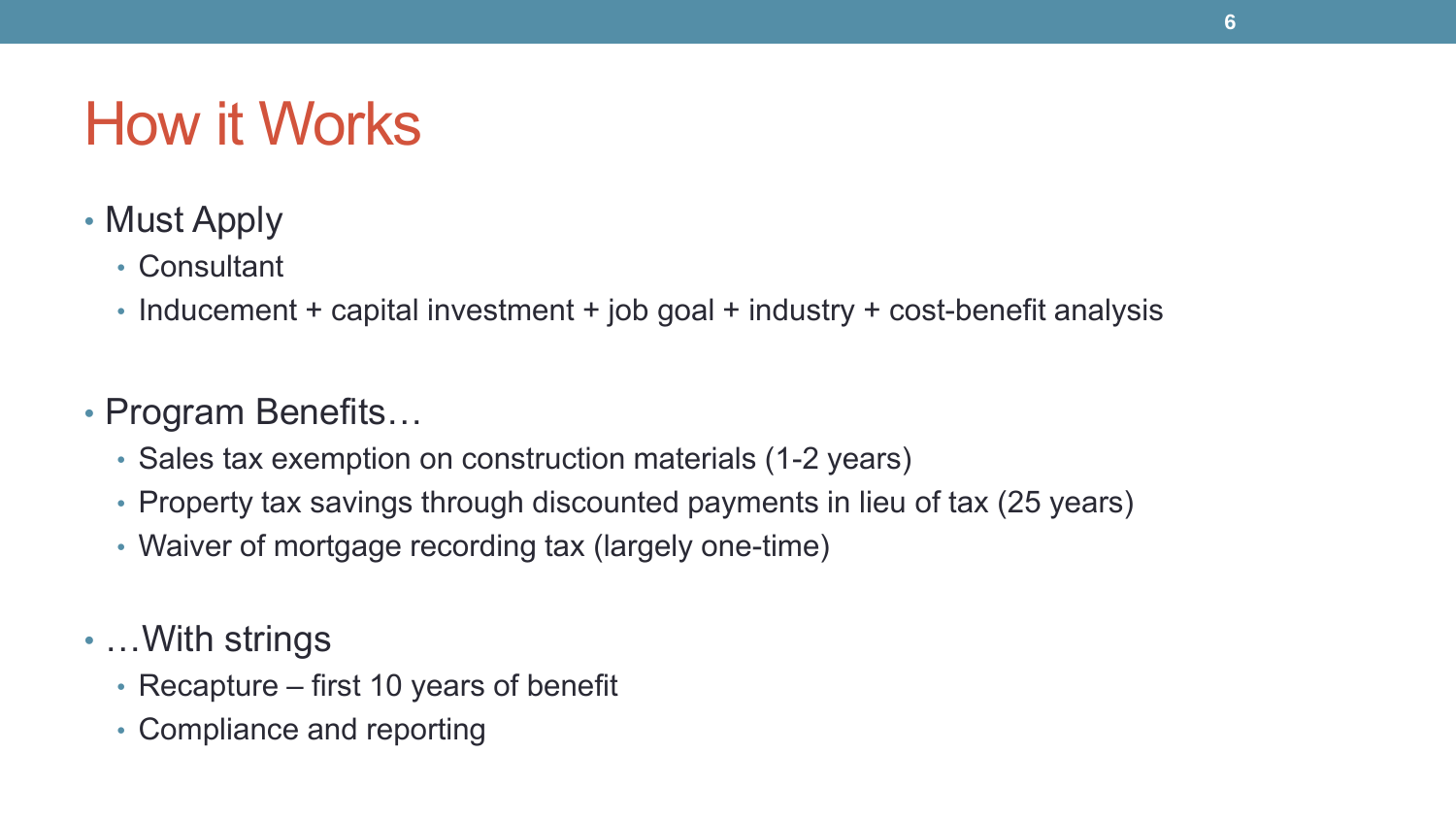## Data and Methodology

- Sources: IDA, Quarterly Census of Employment and Wages (2000-2018), Finance **Department**
- Track employment and wages before and after receiving benefit.
	- Compare with stated employment goals at application.
	- Compare program beneficiaries with industry trends.
- How much are firms investing and where?
- At what cost to the city?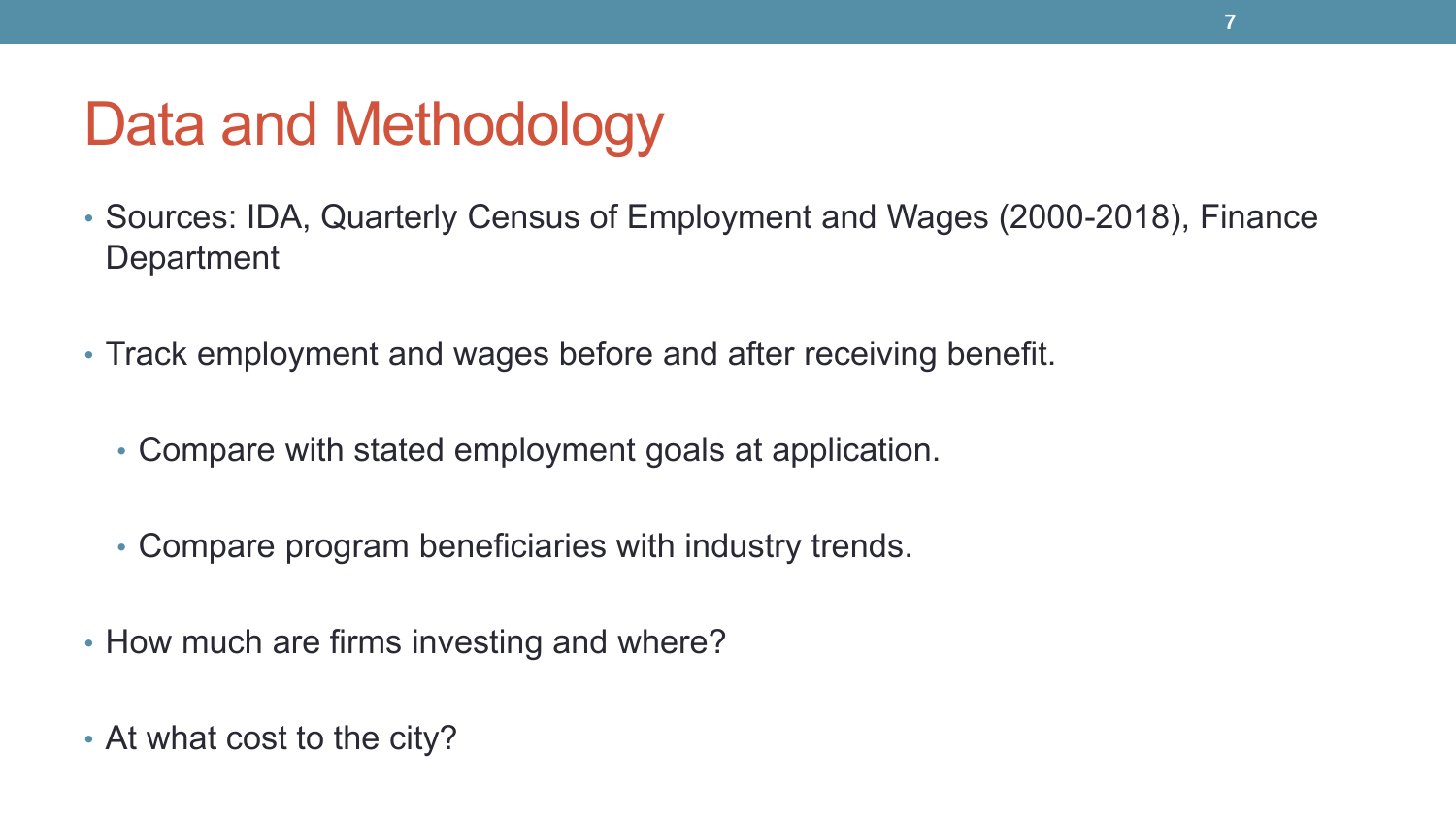# Program Participation

**8**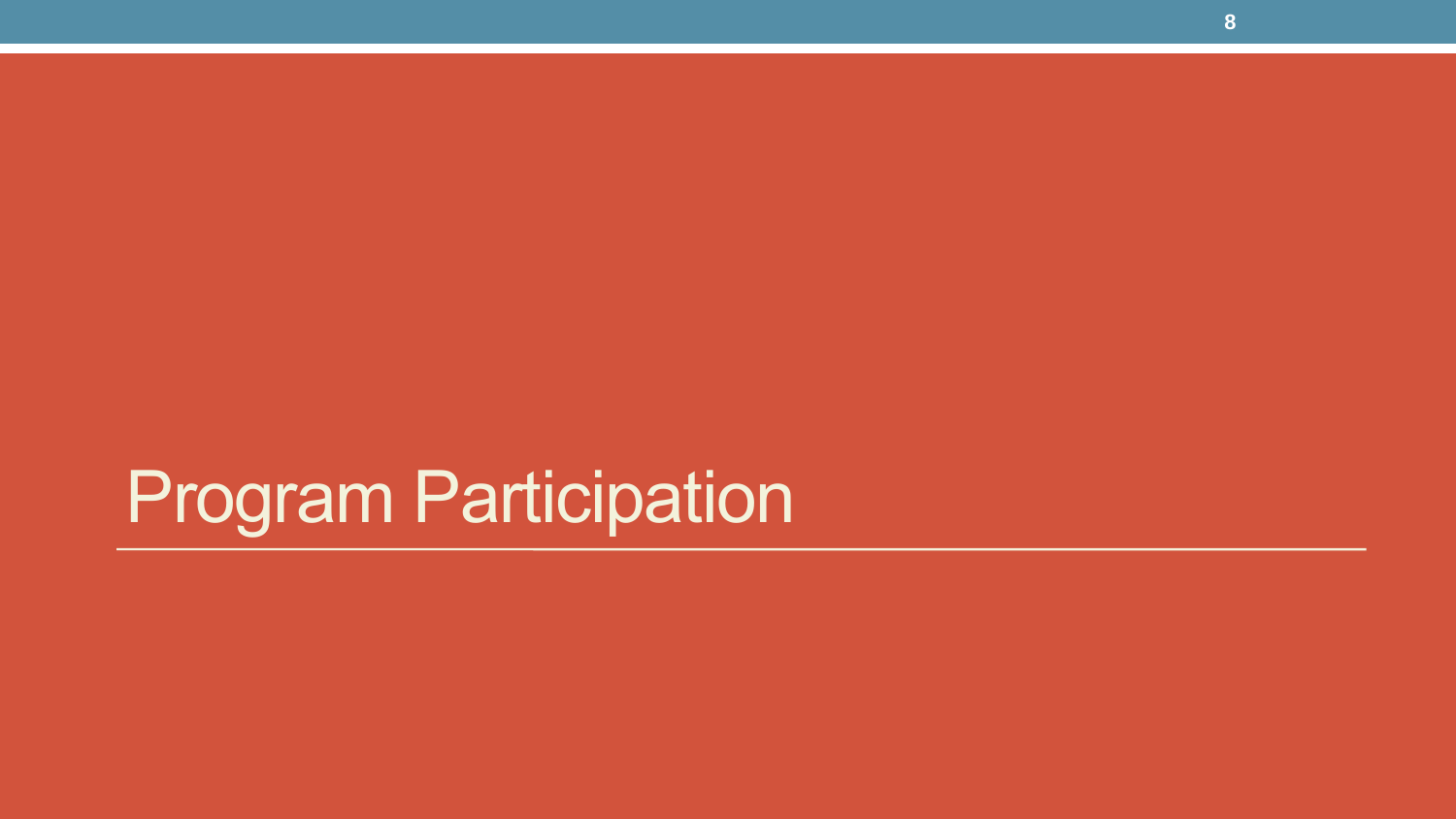#### Fewer Projects Entering Program in Recent Years

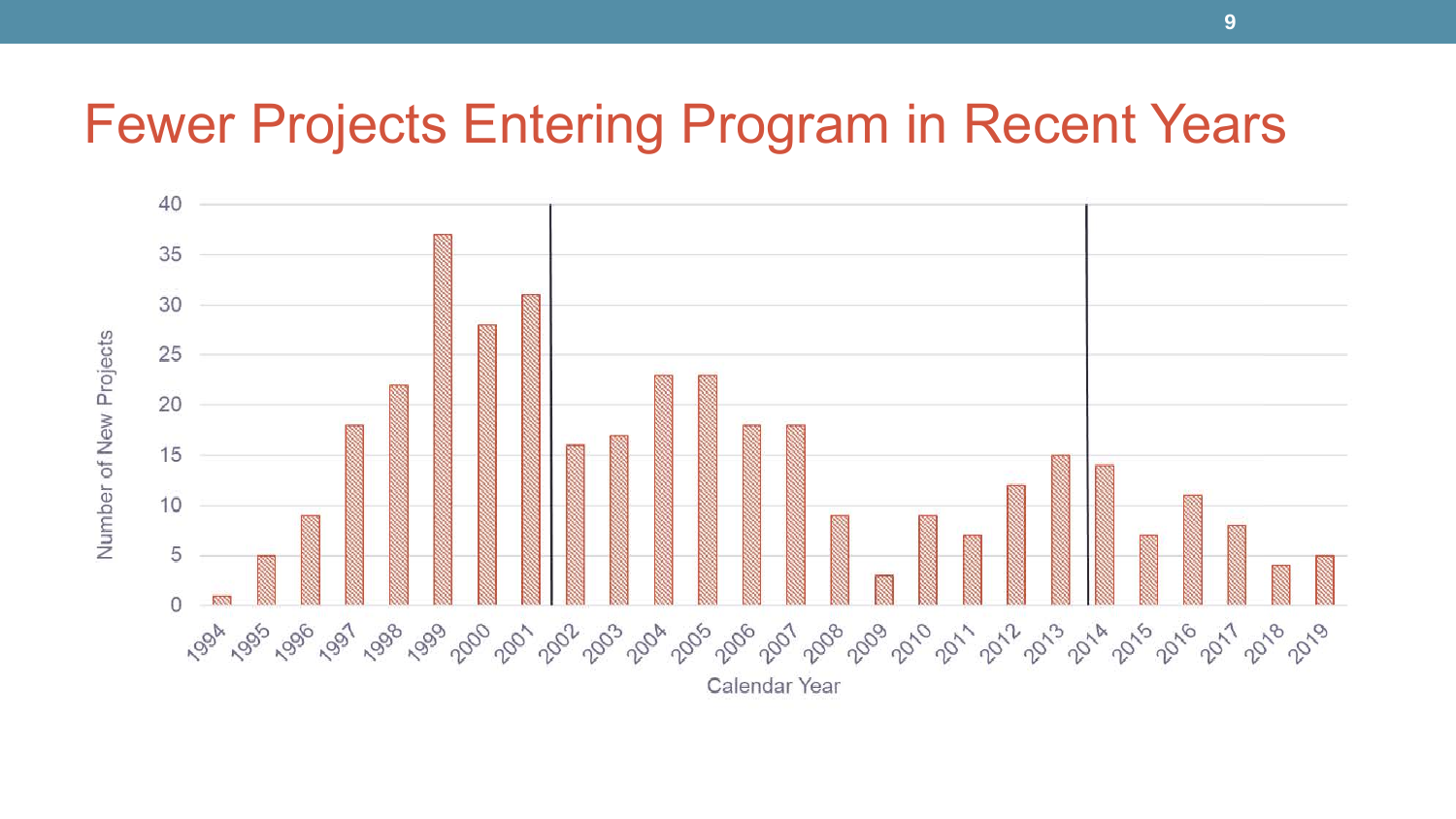#### 200 Projects Receiving Benefits in 2019

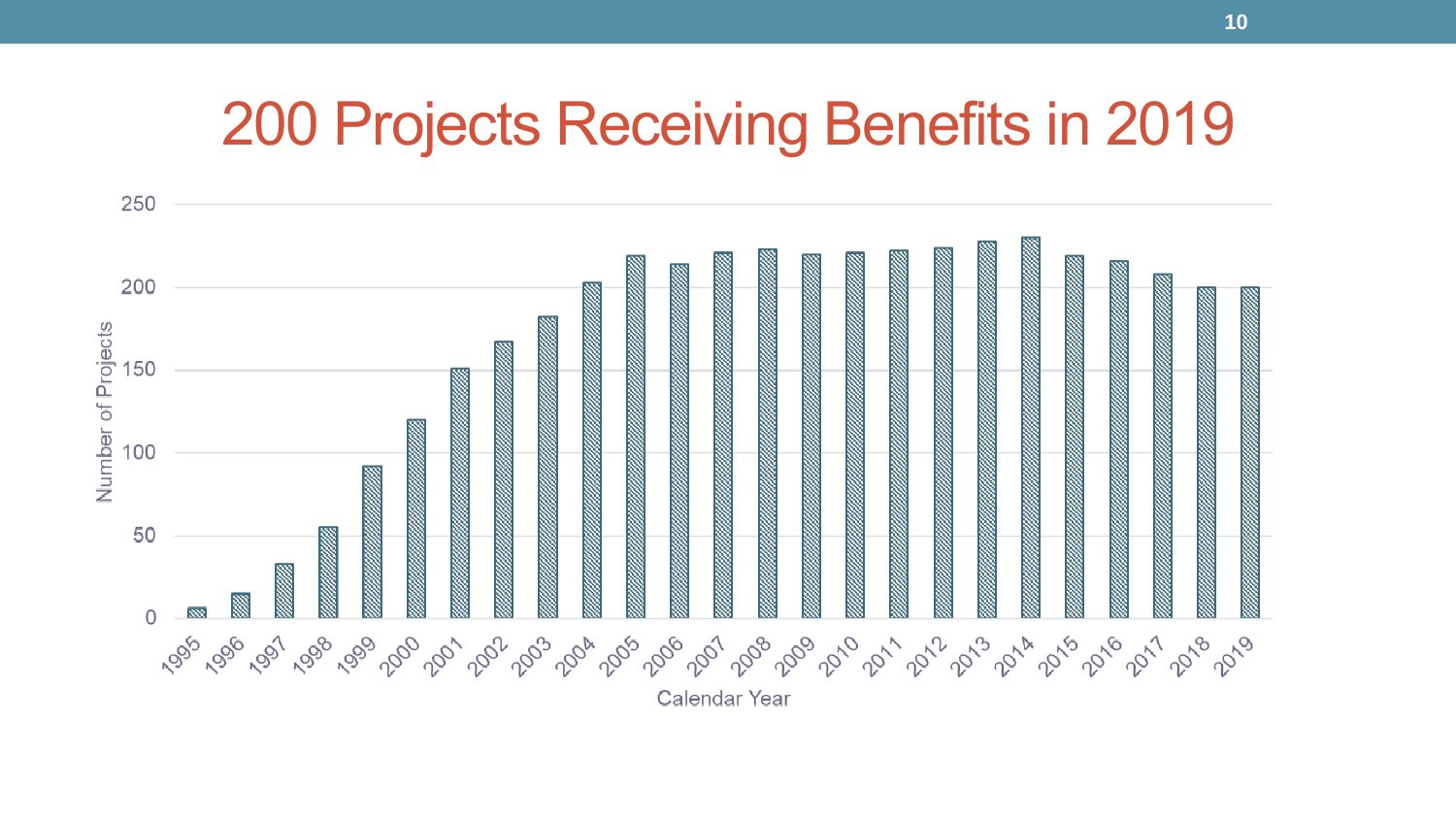#### Many Projects Terminate Before Maturity

| <b>Projects</b>  | <b>Count of</b> | <b>Share of All</b> | <b>Average Years to</b> |
|------------------|-----------------|---------------------|-------------------------|
| Terminated Early | <b>Projects</b> | <b>Projects</b>     | Termination             |
| Recapture        | 69              | 19%                 |                         |
| No Recapture     | 85              | 23%                 | 13                      |
| <b>Total</b>     | 154             | 42%                 | <b>10.0</b>             |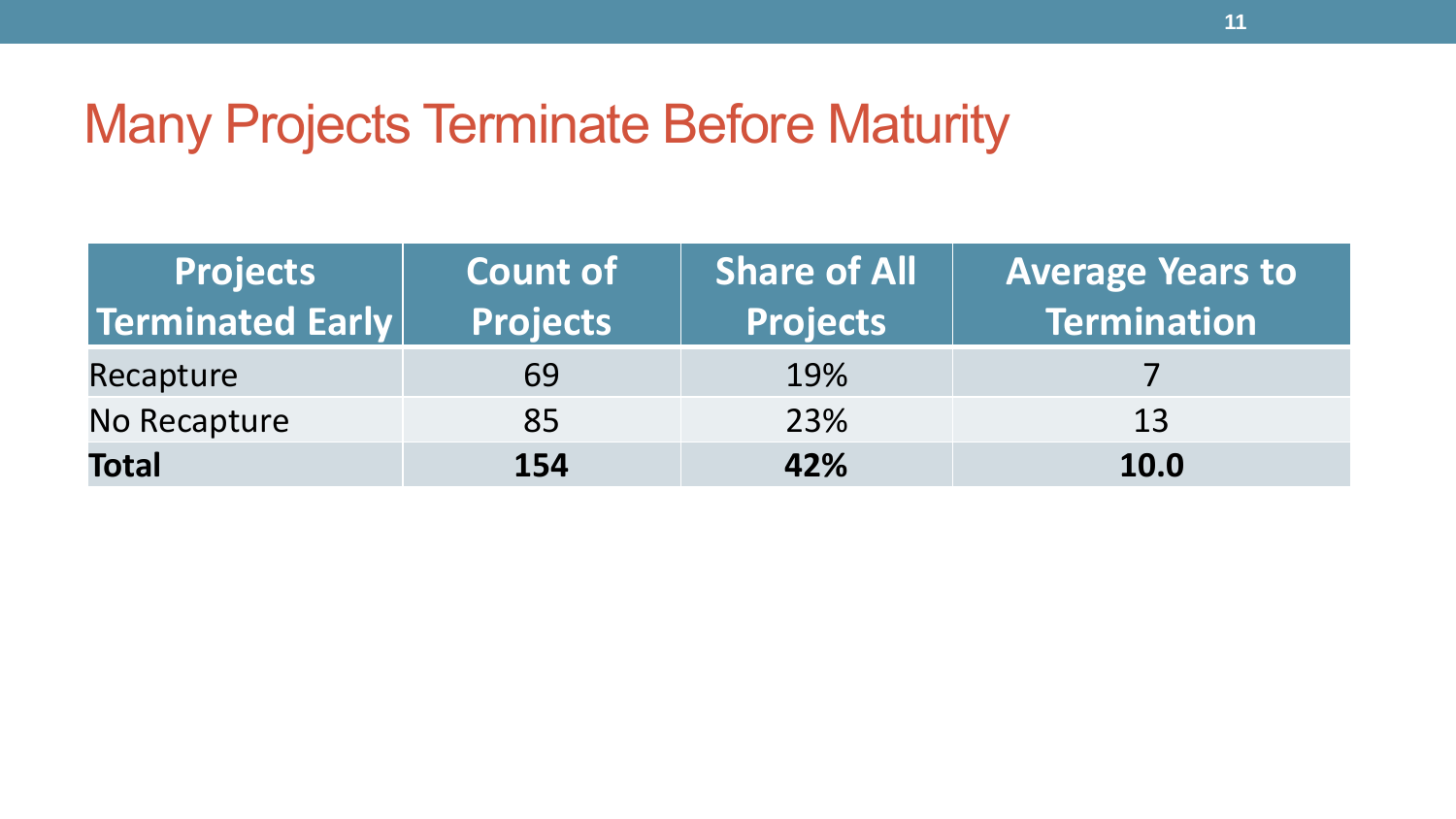#### Reason for Recapture

| <b>Reason for Recapture</b>                    | <b>Number of</b><br><b>Projects</b> |
|------------------------------------------------|-------------------------------------|
| <b>Sold Location</b>                           | 20                                  |
| <b>Failure to Complete Project</b>             | 9                                   |
| <b>Ceased Operations</b>                       | 8                                   |
| <b>Over Subleasing</b>                         |                                     |
| Project Location Not Used for Intended Purpose | 6                                   |
| Relocation of employees out of NYC             | 3                                   |
| <b>No Information for Reason</b>               | 16                                  |
| <b>Total</b>                                   | 69                                  |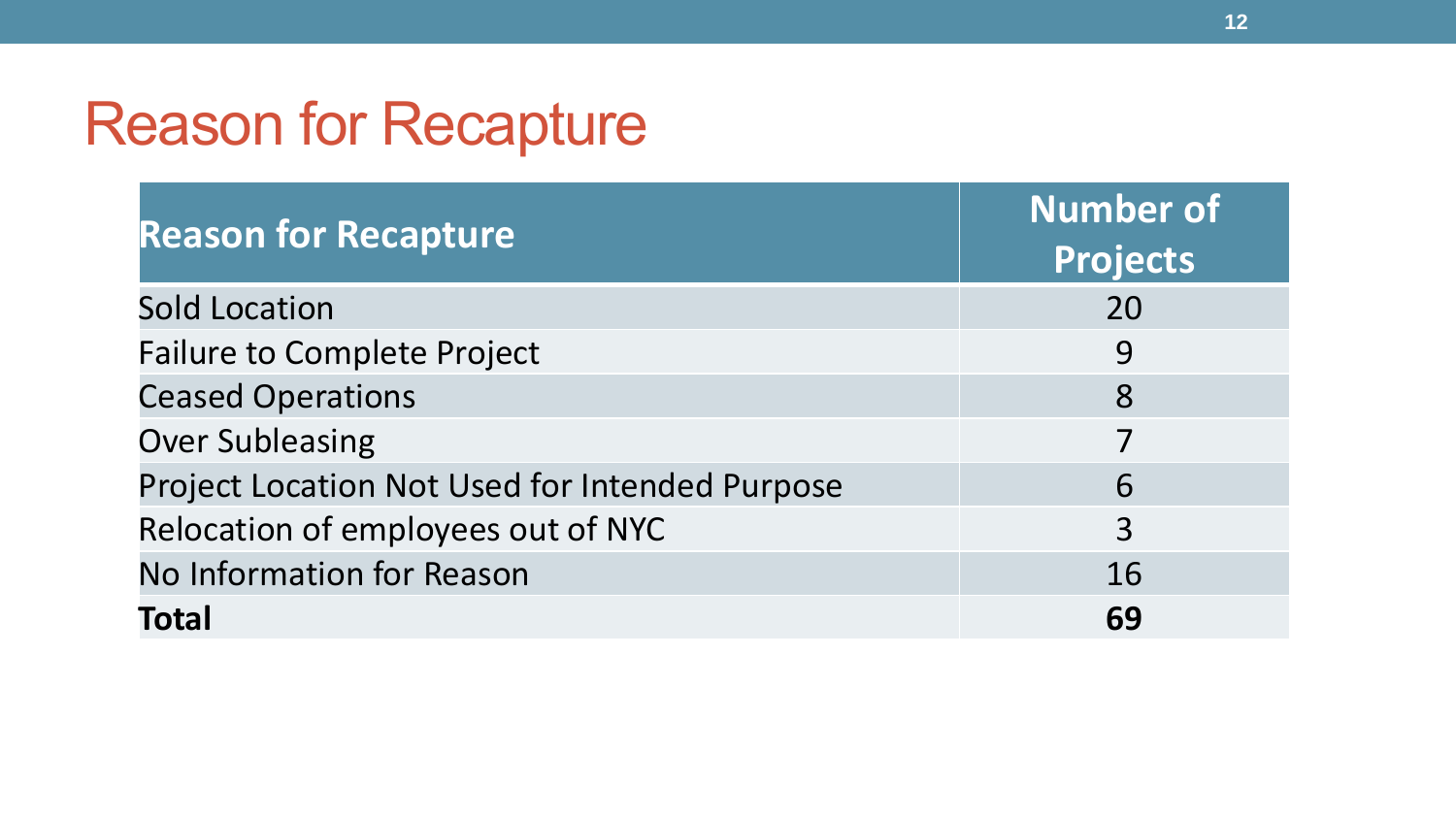# Evaluation Findings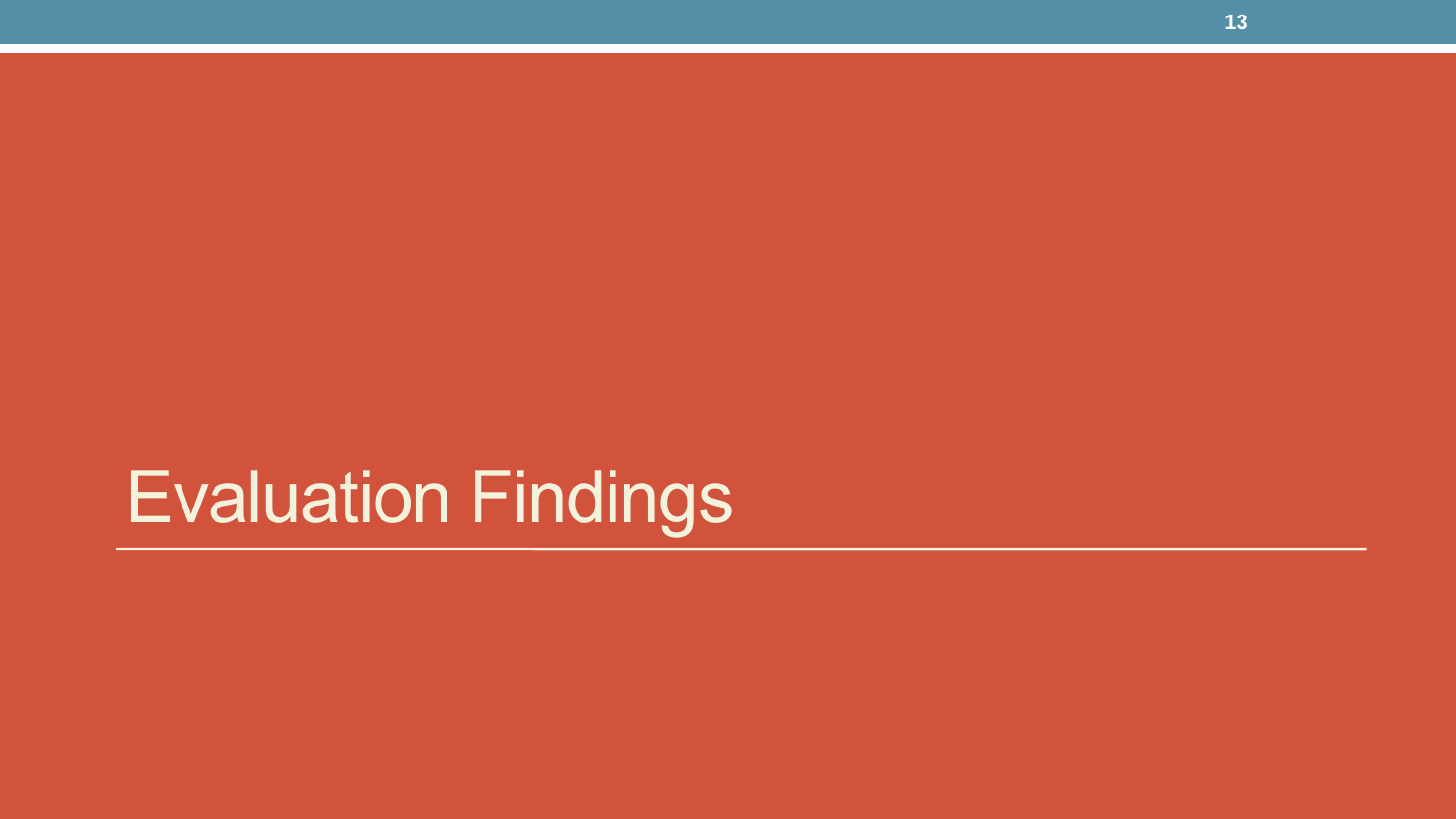# Most Firms Small, Already Doing Business in NYC

| <b>Size at Project Start</b> | Average #   Median #<br>$\parallel$ Employees $\top$ Employees |    |
|------------------------------|----------------------------------------------------------------|----|
| <b>All Projects</b>          | 154                                                            | 34 |

| <b>Firm Size at Project Start</b> | <b>Number of Projects</b> | <b>Share of Total</b> |
|-----------------------------------|---------------------------|-----------------------|
| Fewer than 20 Employees           | 51                        | 22.1%                 |
| 20 to 99 Employees                | 131                       | 56.7%                 |
| 100 to 499 Employees              | 35                        | 15.1%                 |
| 500 or More Employees             | 14                        | 6.1%                  |
| <b>Total</b>                      | 231                       | <b>100%</b>           |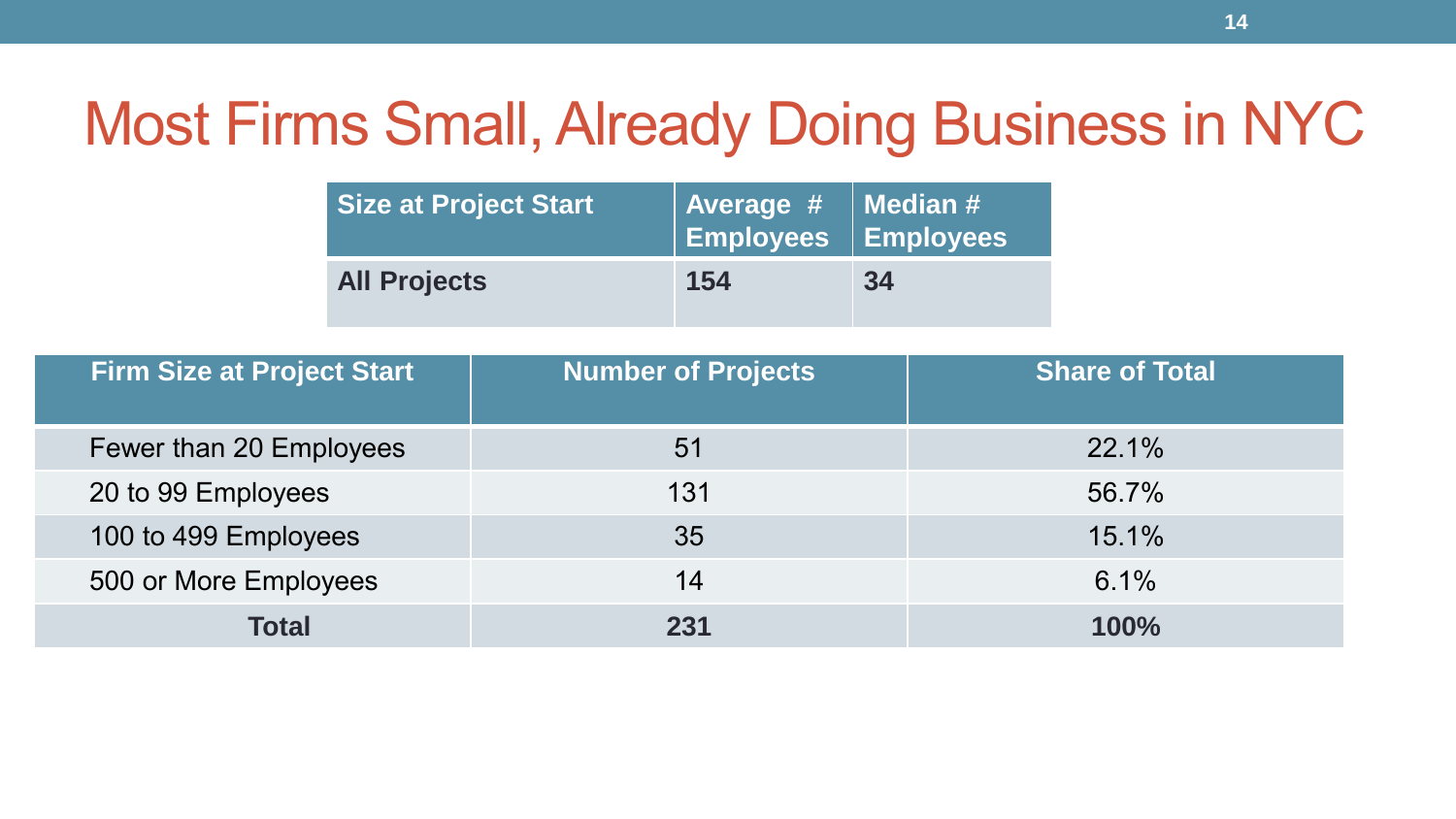### Most Firms Expanding Before Benefit

| <b>Average Annual Employment</b><br><b>Change 3 Years Before Assistance</b> | <b>Number of Projects</b> | <b>Share of Total</b> |
|-----------------------------------------------------------------------------|---------------------------|-----------------------|
| Expanding (>3% growth)                                                      | 89                        | 61.4%                 |
| Stable (-3% loss to 3% growth)                                              | 32                        | 16.5%                 |
| Contracting (<-3% loss or more)                                             | 24                        | $22.1\%$              |
| <b>TOTAL</b>                                                                | 145                       | 100%                  |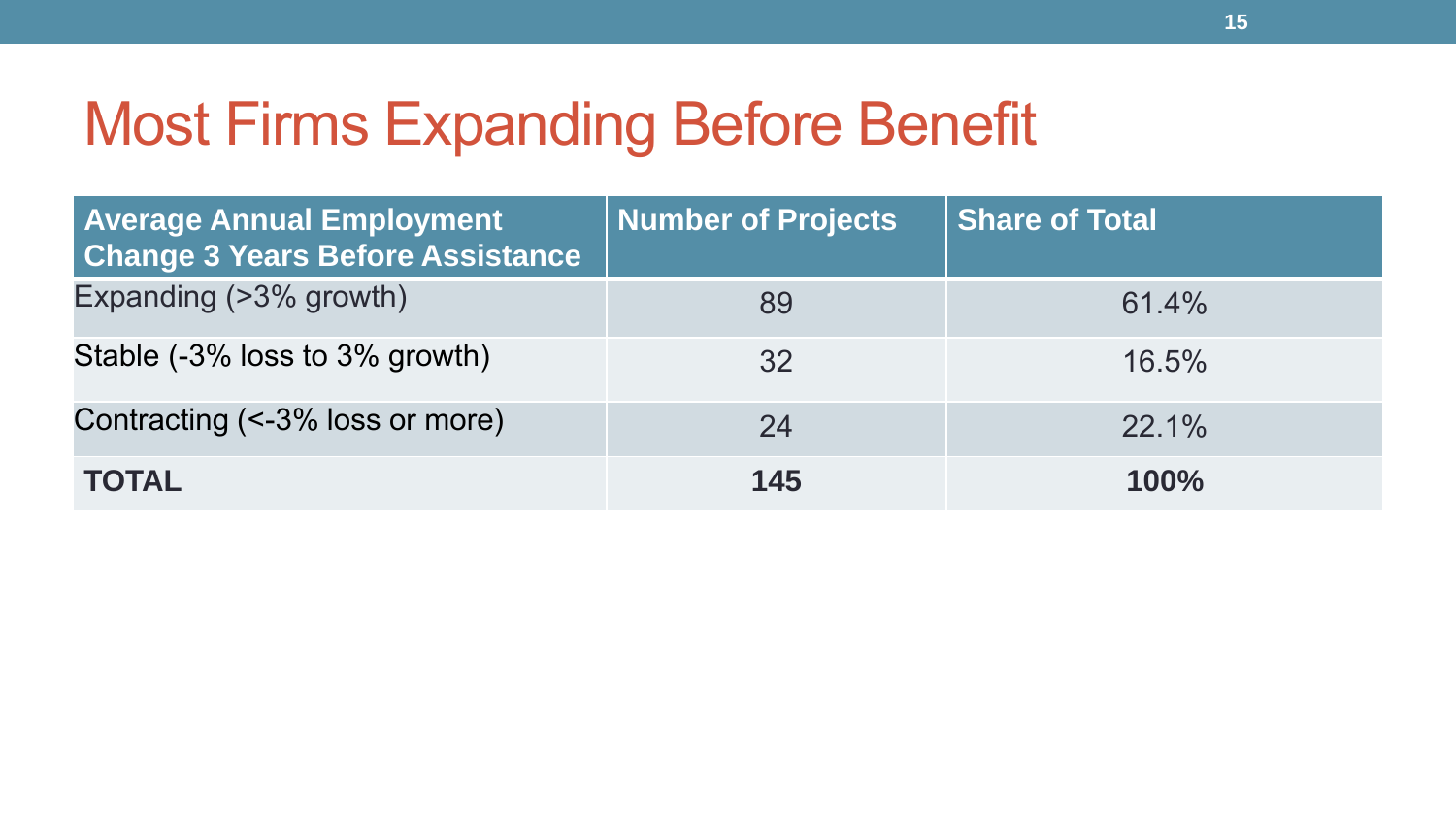#### Just Over Half of Projects Expanded Post-Assistance

| <b>Employment Change Project</b><br><b>Start to 3 Years After</b><br><b>Completion</b> | #<br><b>Projects</b> | $\frac{6}{6}$<br><b>Projects</b> | <b>Average</b><br><b>Jobs</b><br>$+/-$ | <b>Median</b><br><b>Jobs</b><br>$+/-$ |
|----------------------------------------------------------------------------------------|----------------------|----------------------------------|----------------------------------------|---------------------------------------|
| Expanded (>3% growth)                                                                  | 69                   | 53.9%                            | 32                                     | 9                                     |
| Stable (-3% loss to 3% growth)                                                         | 11                   | 8.6%                             |                                        |                                       |
| Contracted (<-3% loss or more) 48                                                      |                      | 37.5%                            | $-34$                                  | $-11$                                 |
| <b>Total</b>                                                                           | 128                  | 100%                             |                                        |                                       |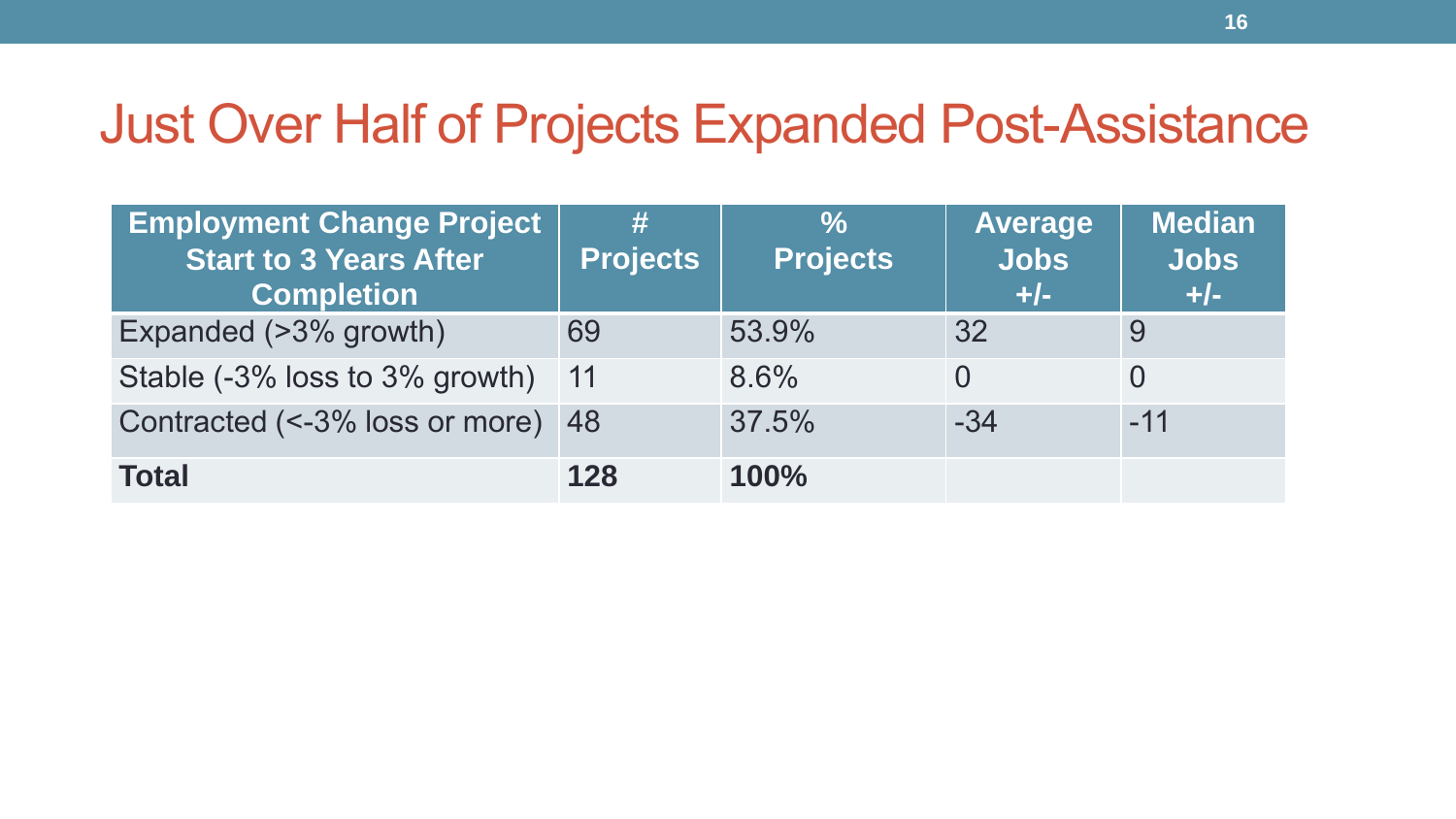### About 1/3 Met Goal After Three Years Complete

• Average 3-year job creation goal at application is 22 jobs.

|                                   | <b>Three Years After Completion</b> |
|-----------------------------------|-------------------------------------|
| <b>Share Met or Exceeded Goal</b> | $32.0\%$                            |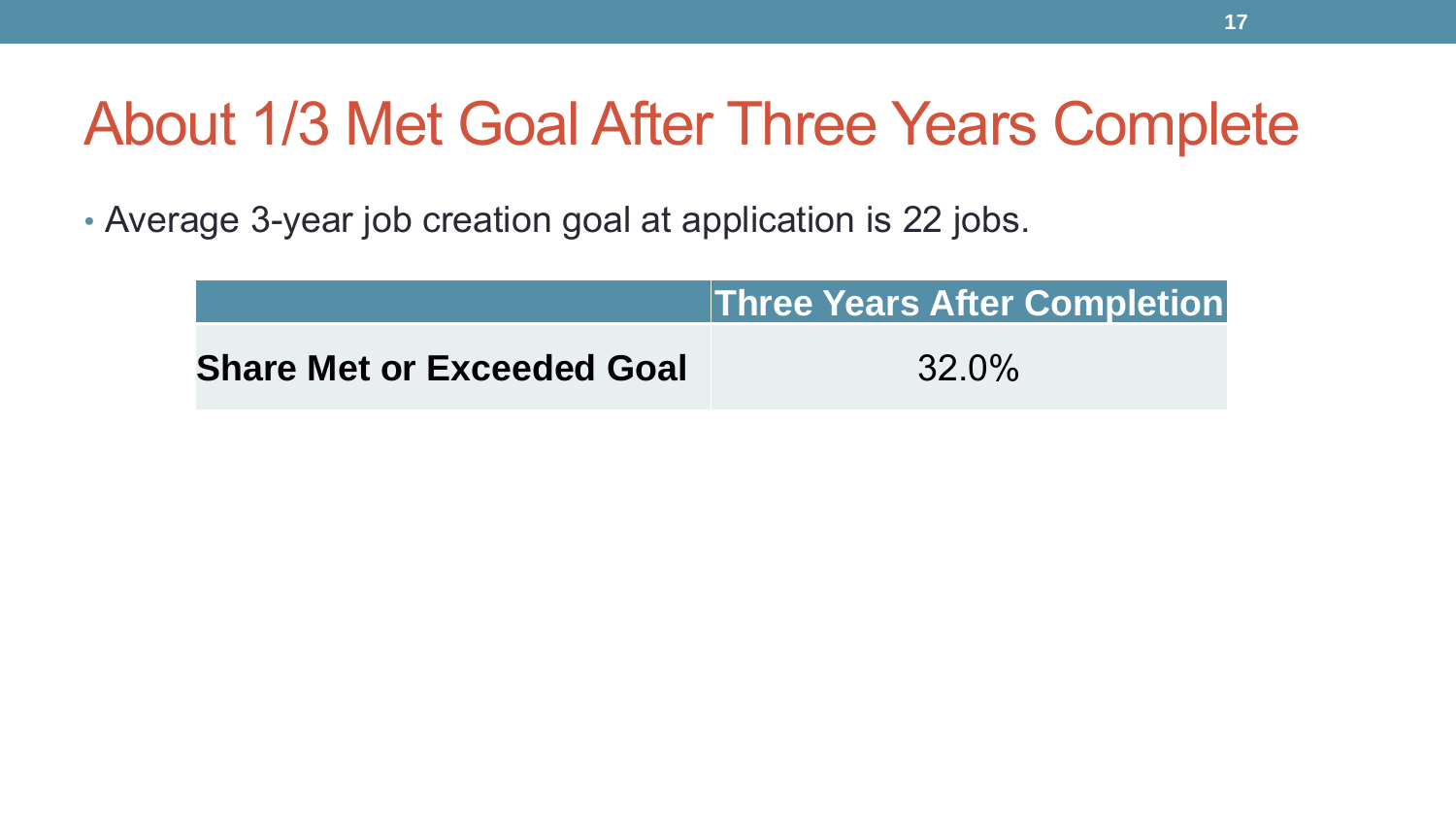#### Wholesale Trade Firms, Greatest Share Expanding

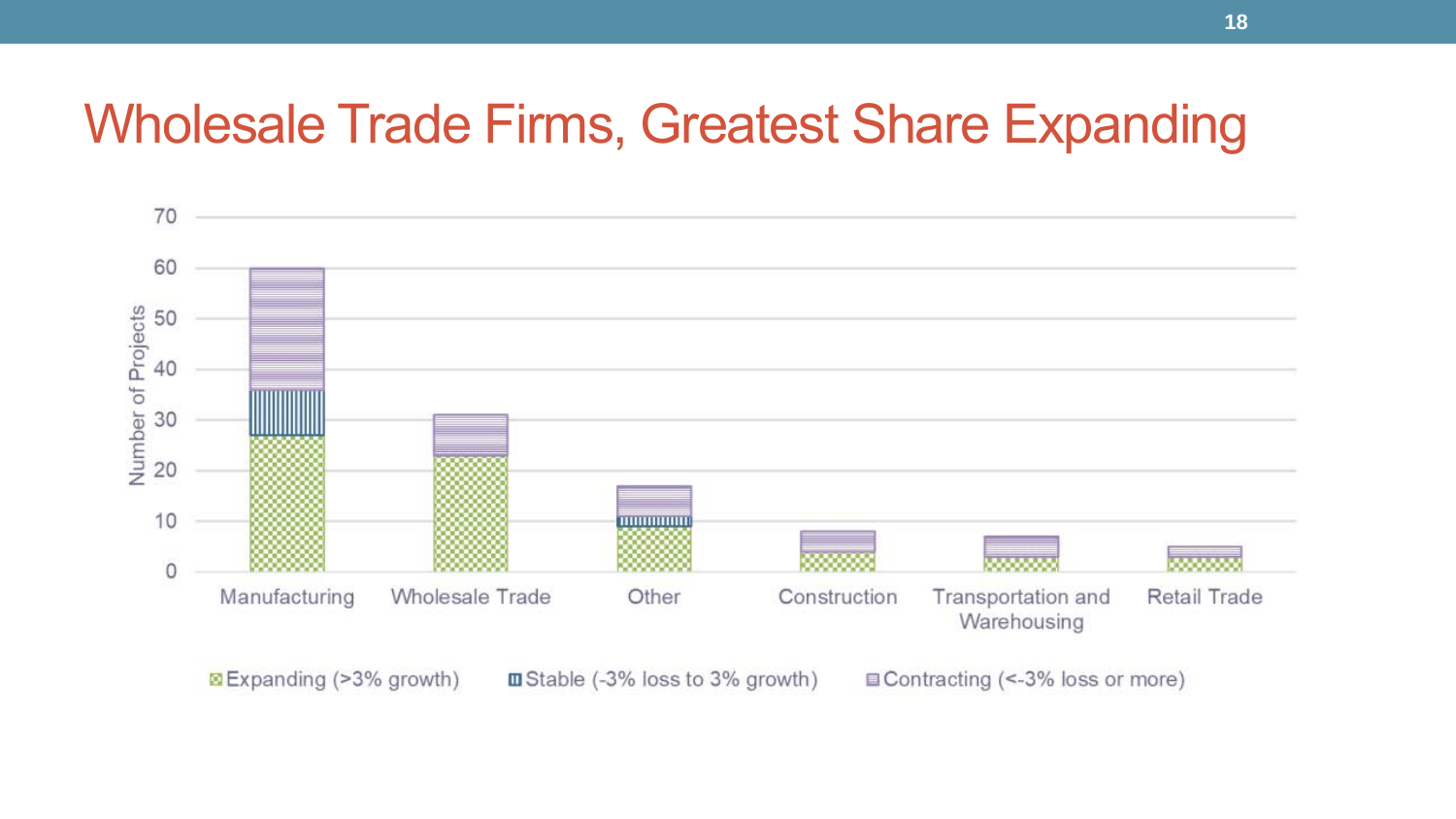#### Citywide Manufacturing and Wholesale Trade Employment Contract During Study Period



Calendar Year

 $\longrightarrow$ Manufacturing

**Wholesale Trade**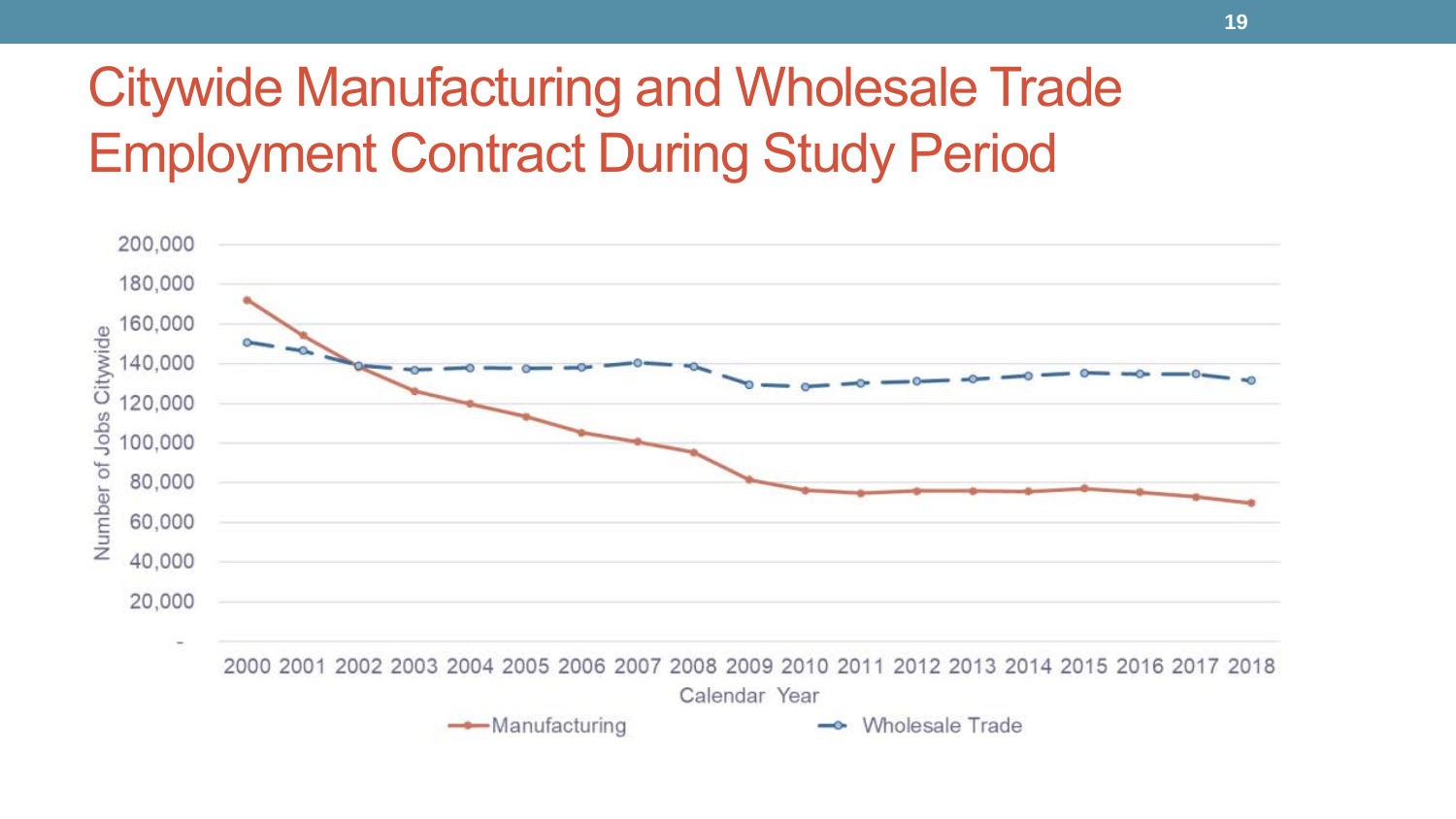#### Average Wage for Project Firms After Assistance

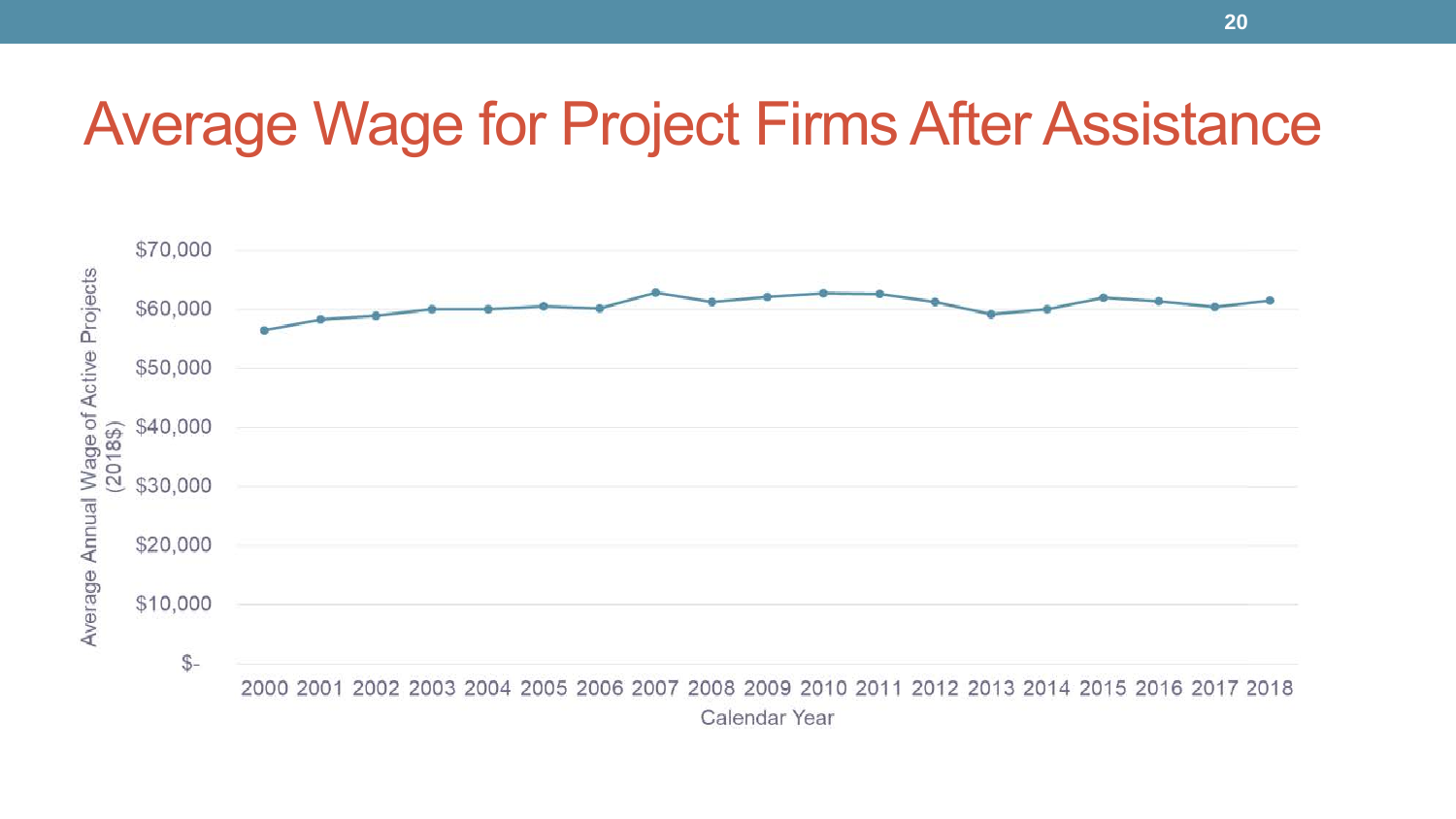#### Within Sectors, Average Project Wage Often Lower than Sector Average

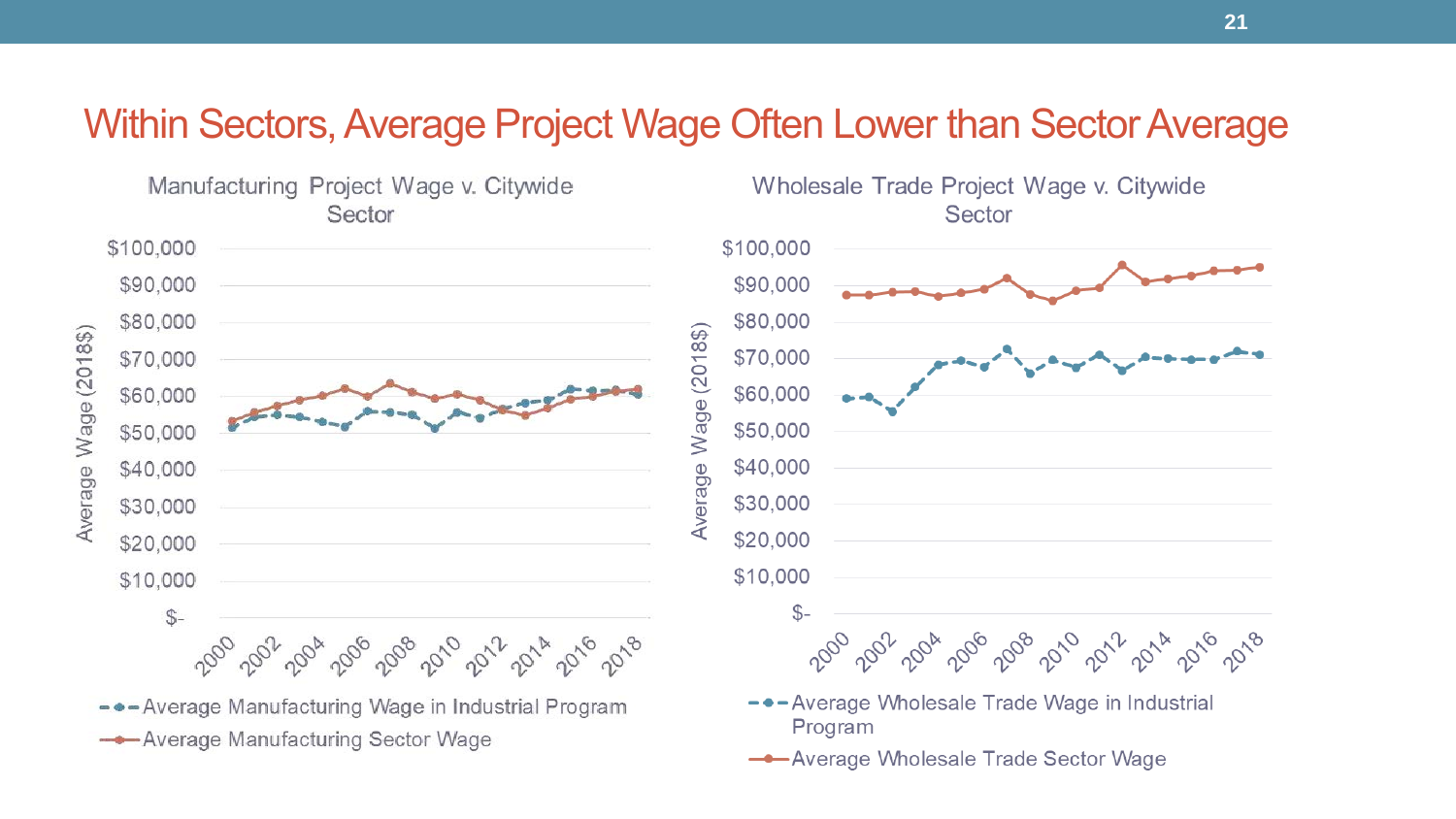#### Most Projects in Industrial Areas of Queens & Brooklyn

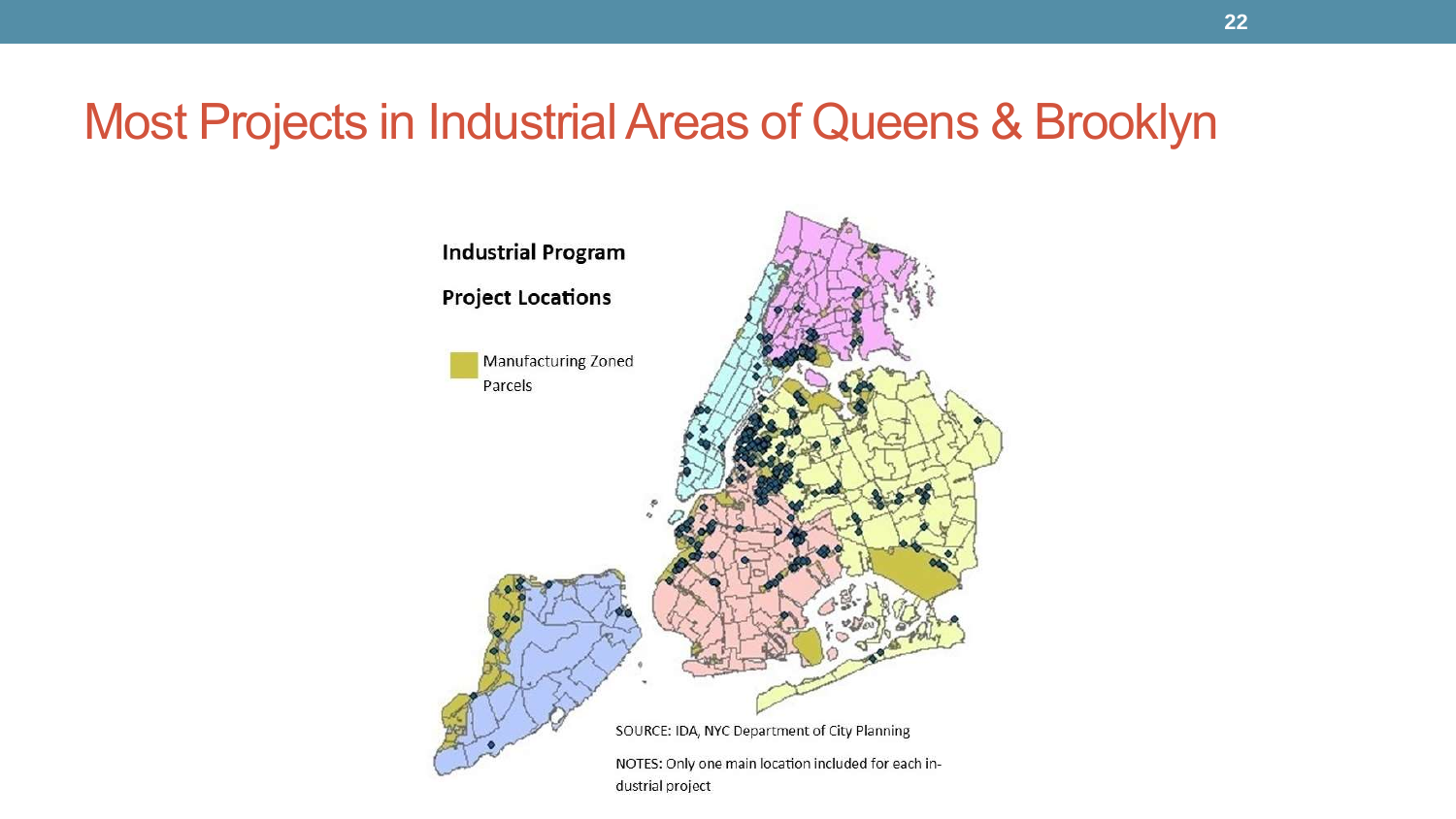# Majority are Factory and Warehouse Sites

- Building Use at Start
	- Factory 45%
	- Warehouses 31%
	- Vacant  $-8\%$
	- Parking/Auto Garages 6%
	- Other  $-10\%$
	- 19% changed use mostly among the above uses.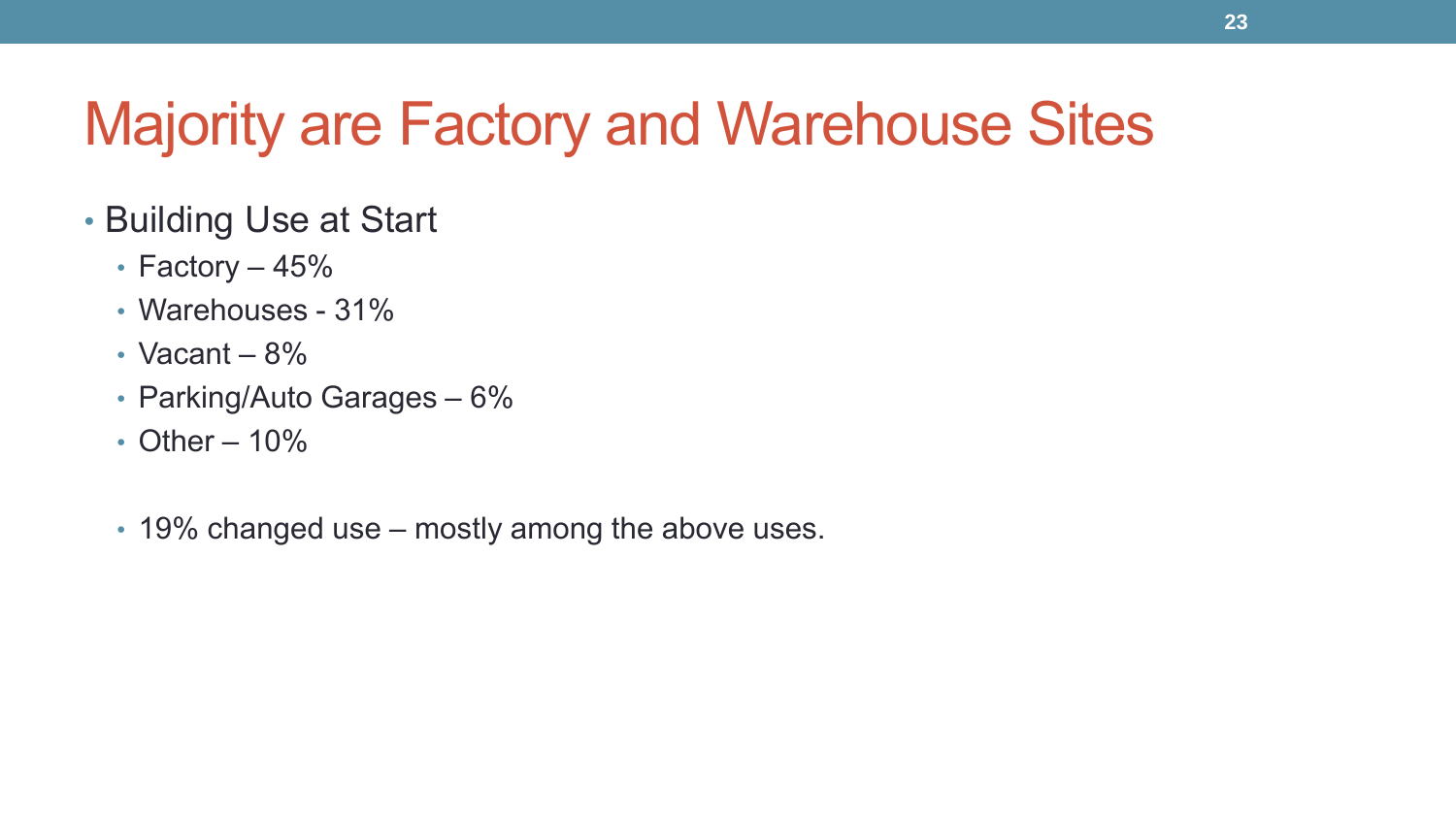#### Program Resulted in More Than \$3.1 Billion Investment

| Capital Investment                                                                                                                                      |               |     |  |  |
|---------------------------------------------------------------------------------------------------------------------------------------------------------|---------------|-----|--|--|
| Average                                                                                                                                                 | <b>Median</b> | N   |  |  |
| \$9.5 million                                                                                                                                           | \$1.1 million | 327 |  |  |
| Exclusive of acquisition costs.<br>Investment amount is missing for 43 projects, mainly that started from 1995-2004.<br>Costs adjusted to 2019 dollars. |               |     |  |  |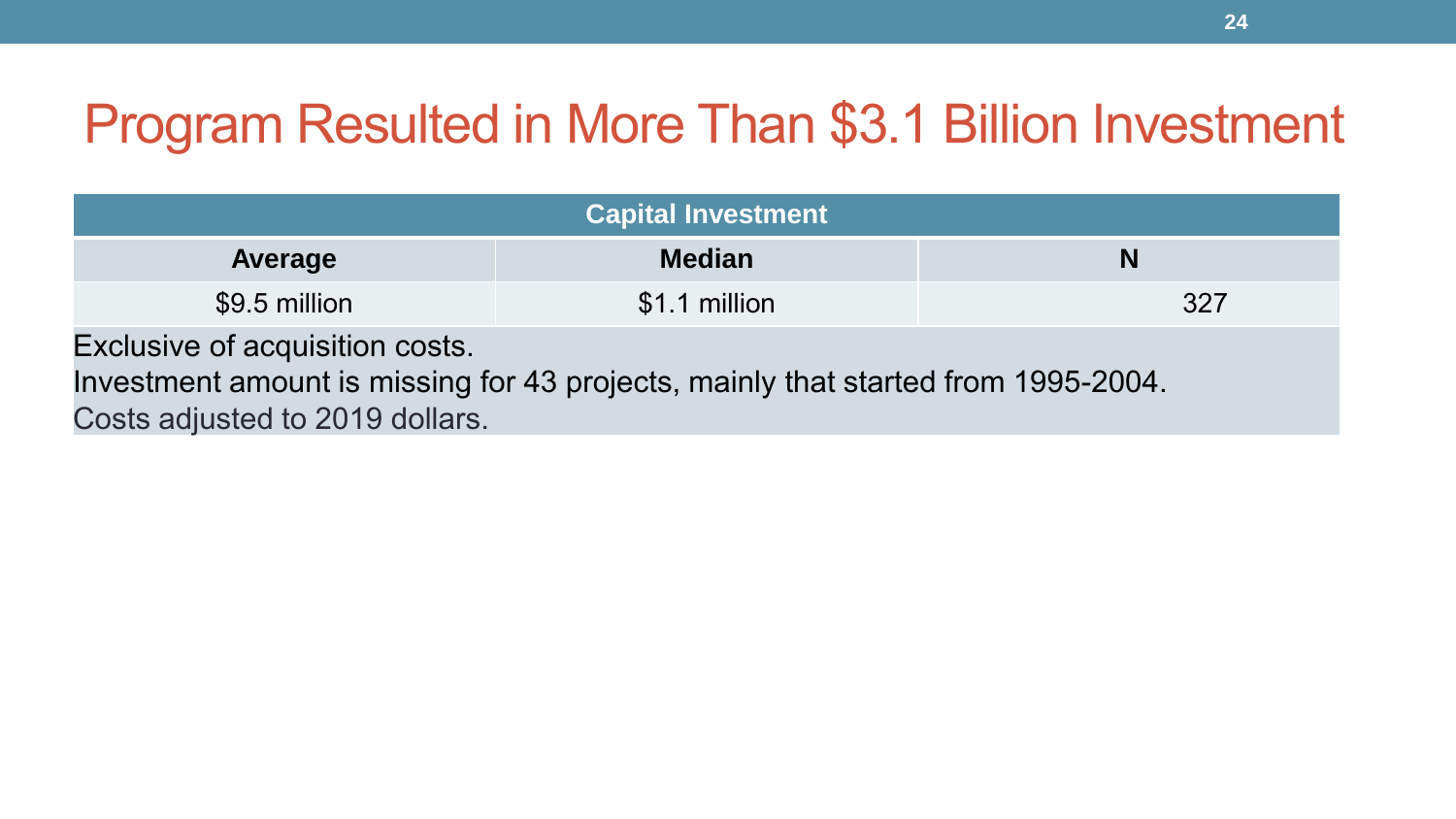# Program Cost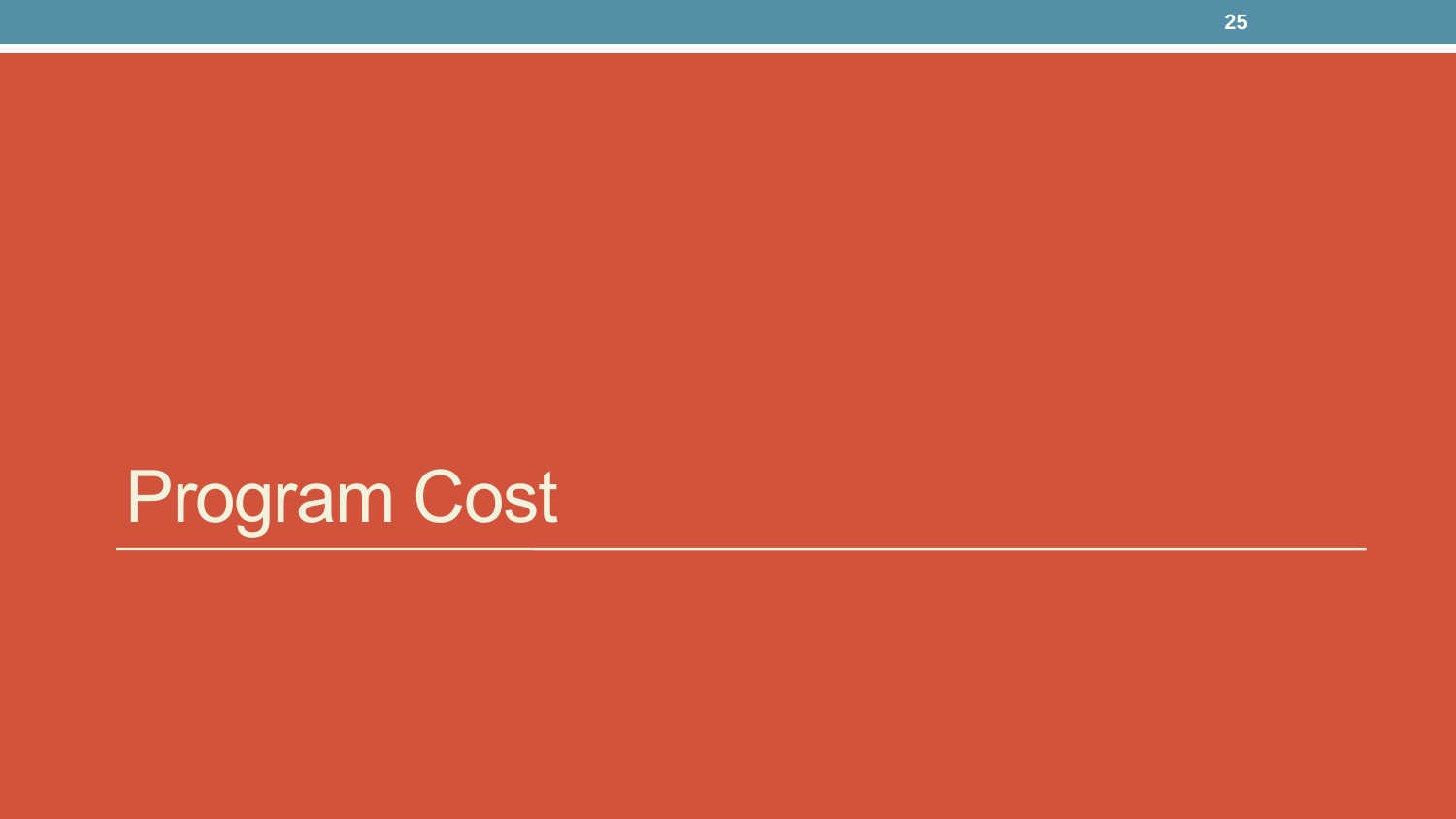#### Property Tax Greatest Share of Expenditure



NOTES: DOF records were missing about 20 percent of the PILOT amount data each year for 2000 to 2005. Therefore, property tax savings in those years are understated. Totals are net estimated ICIP benefit if applicable.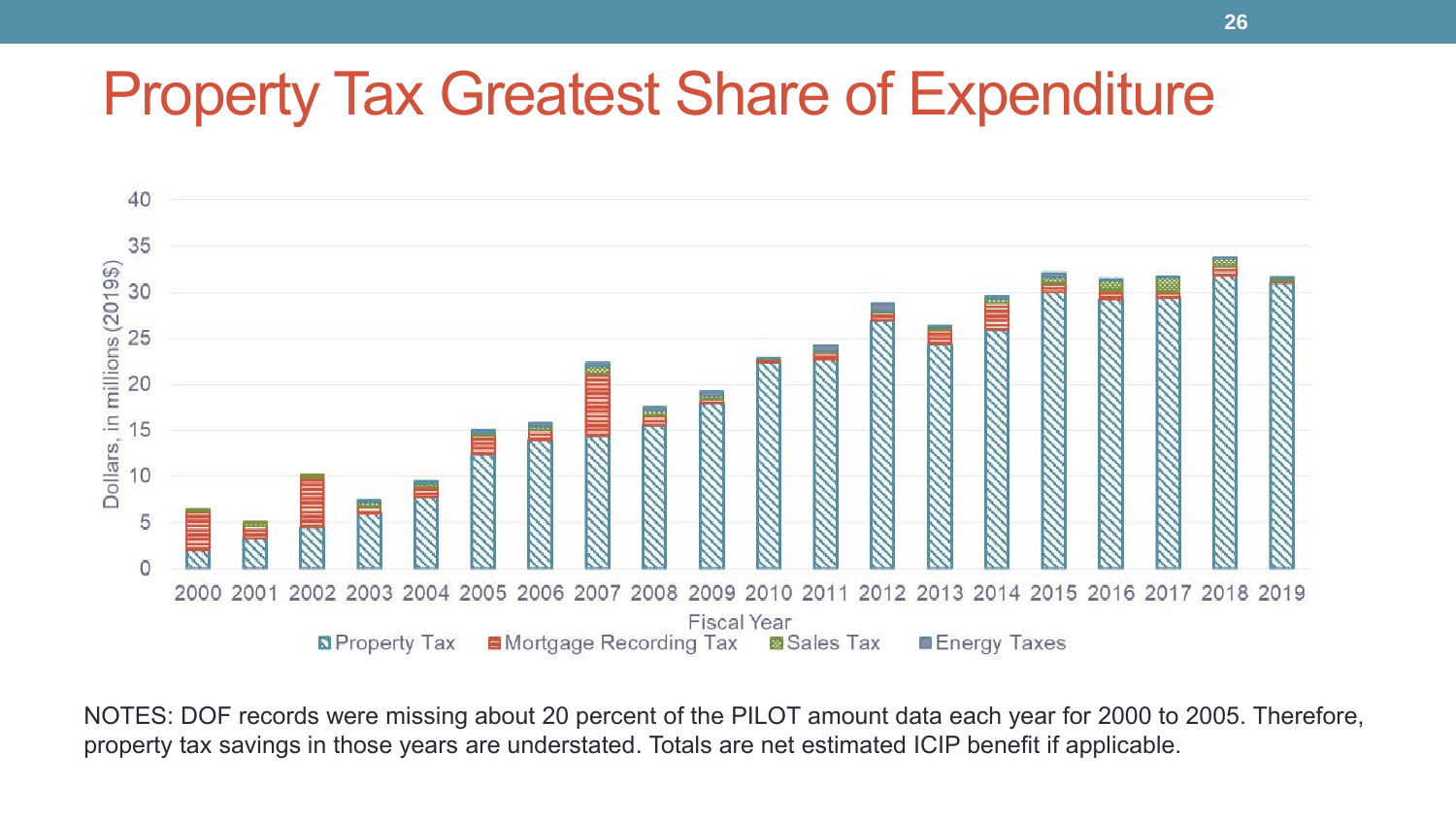# Payment in Lieu of Property Taxes (Pilot)

- •Land Pilot
- •Project Improvements Pilot
- •Additional Improvements Pilot (if applicable)
- •Subtenant Pilot (if applicable)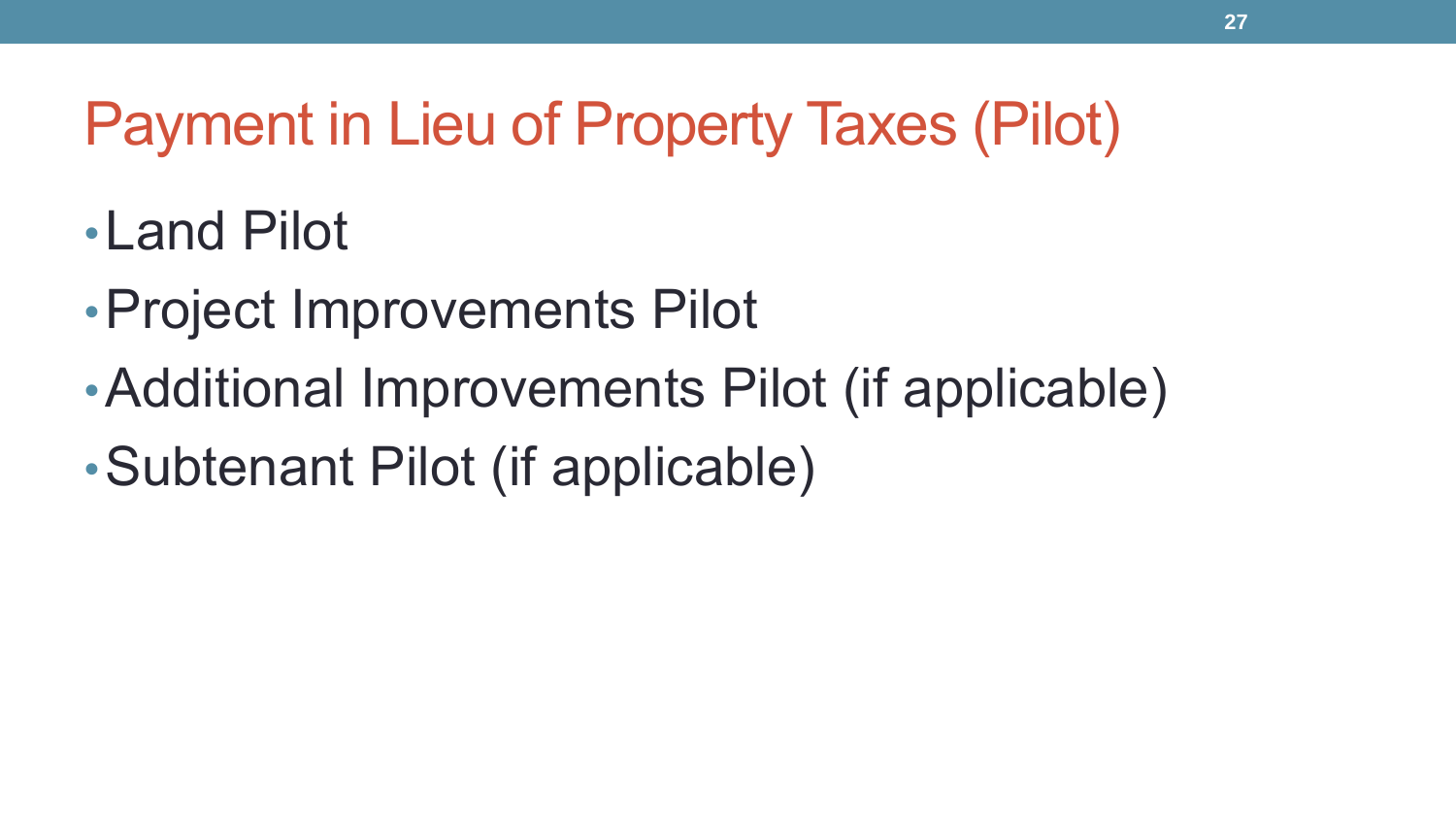# Conclusions and Future Research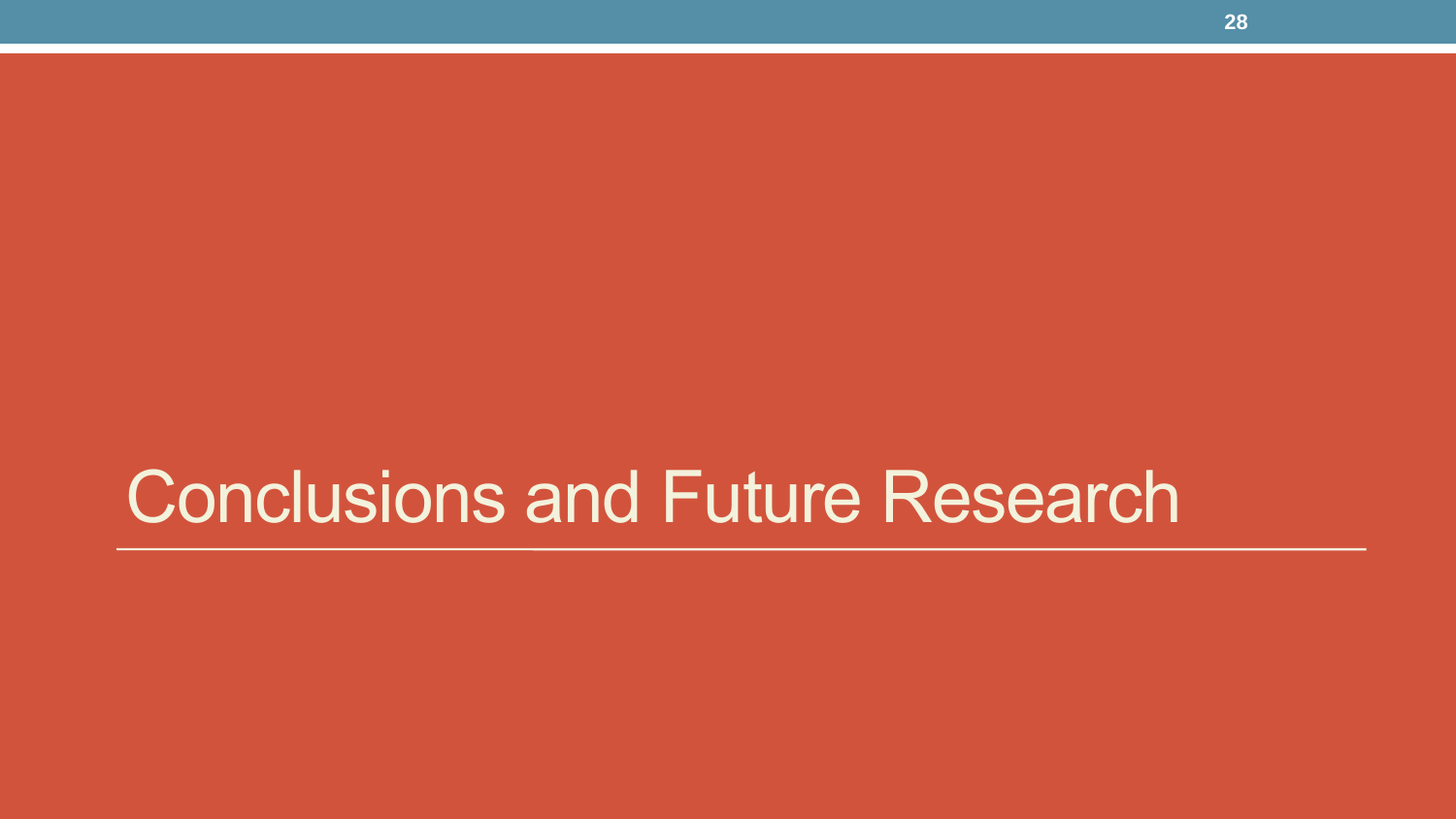## Summary of Evaluation Findings

- Is program meeting its goal to create living wage jobs in New York City?
	- 54 percent of firms expanded three years after completion compared to project start. Another 9 percent stable.
		- Of those expanding, about 41 percent failed to meet their goal.
	- Main sectors served by program contracting during the study period.
	- Most participants expanding *before* assistance.
	- Average wage of project firms can be lower than sector average, but still a living/"good" wage.
- Is it helping to diversify the city economy and preserve industrial space?
	- Fewer firms participating in recent years.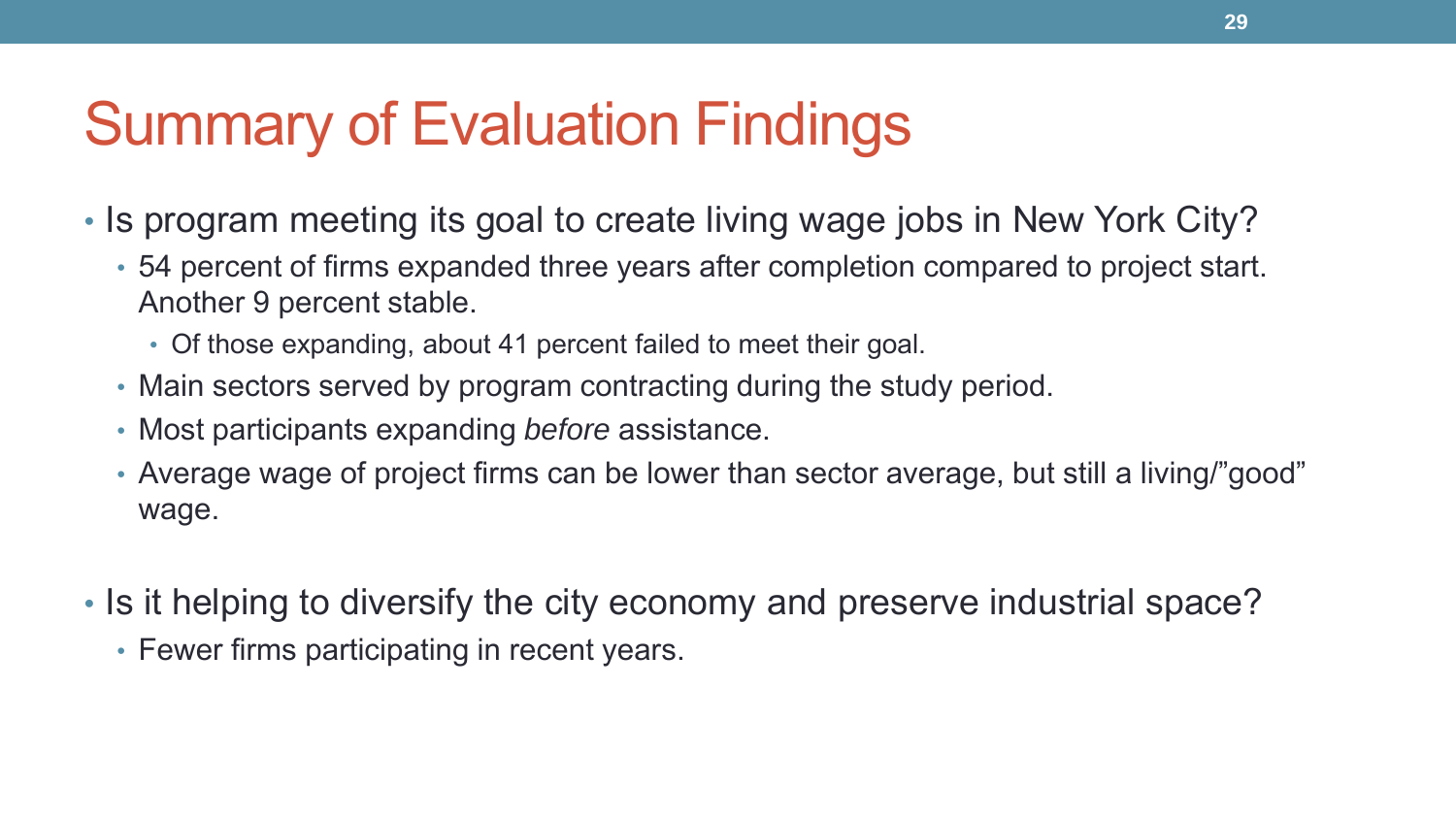### Relevant? Align With Current Policy Goals?

- Industrial sector more stable, but still fewer jobs.
- Increasing competition for industrial spaces.
- Industrial jobs pay a higher wage, on average, than retail, leisure and hospitality, and education and health sectors.
- 10 Point Industrial Action Plan + New York Works Plan